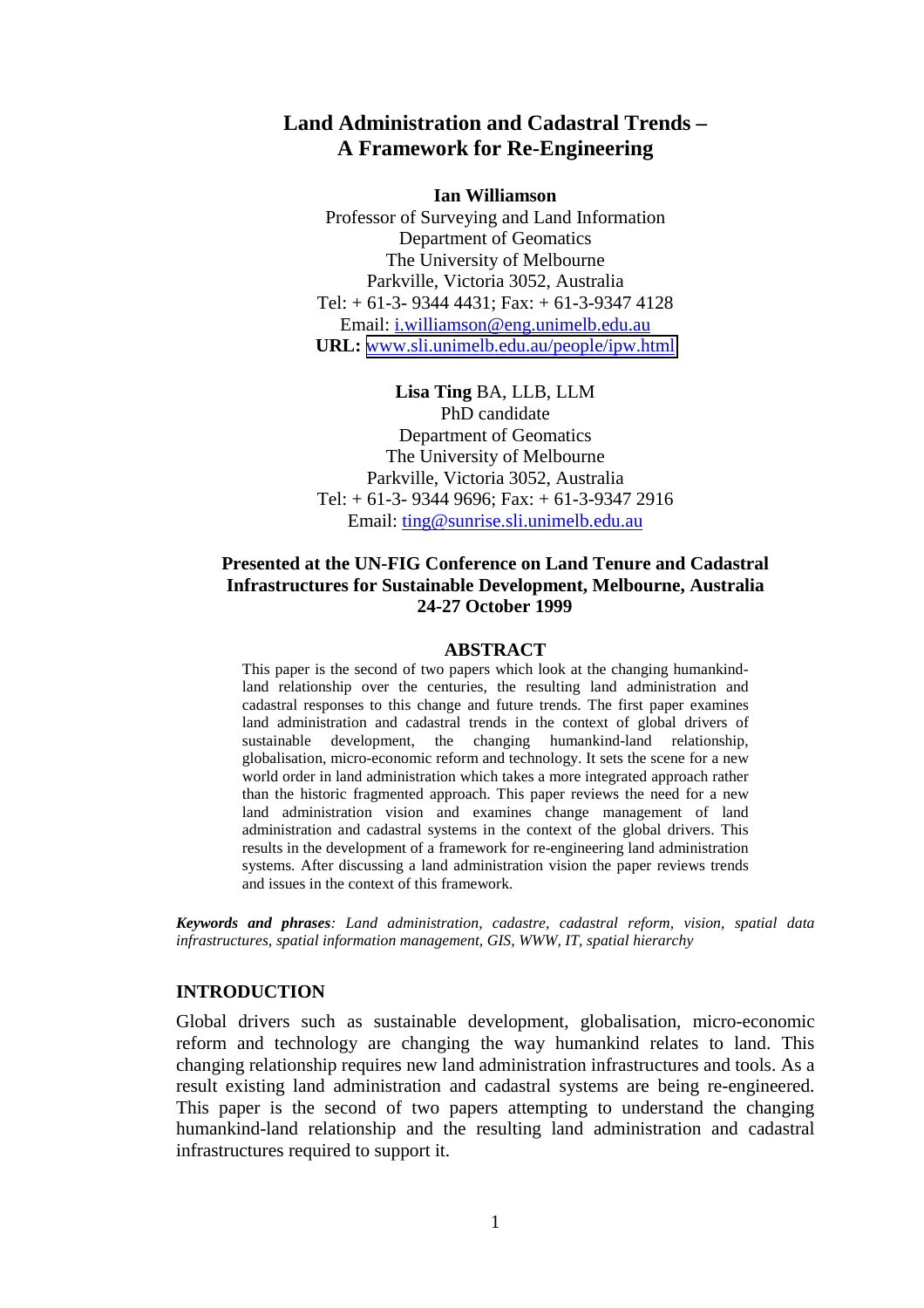The first paper (Ting and Williamson, 1999) is concerned with the changing humankind-land relationship over the centuries, with a focus on recent global drivers for change. It uses New Zealand as a case study in understanding the need for new land administration infrastructures. As a result of the global drivers, it concludes that societies will in future have to manage land in a different or revolutionary way, with land administration having to take a much broader and integrated view than was often the case in the past. The following section describes a new world order for land administration based on the first paper.

This second paper builds on the scenario to consider a new vision for land administration and develops a framework for re-engineering future land administration systems to achieve the vision. The paper also examines some of the trends and issues concerned with moving to a new land administration vision. Central to this paper is the over-riding principle that land administration and cadastral systems are a key component of the infrastructure that supports and facilitates the way that society interacts with land to ensure the sustainability of humanity.

## **A NEW WORLD ORDER**

The global drivers identified above influence the development of the different land administration polices and models adopted by governments, with an obvious flow on to the private sector. These models and concepts can only be developed with a clear understanding of current land administration issues and trends. By its very nature, land administration focuses on land tenure and cadastral (land parcel related) issues. The land administration perspective includes understanding the changing humankind-land relationship, land tenure issues such as native title, institutional and administrative issues such as the relationship between infrastructures and the business systems they support, and technical issues such as those concerned with the use of the World Wide Web (WWW).

A review of the dynamic humankind-land relationship by Ting and Williamson (1999) shows that it may be classified into four broad phases:

- Human settlement during the agricultural revolution through to the feudal system, which tied human beings to land in a physical way. Land was the primary symbol and source of wealth. In this phase, the cadastral system's role was to publicly record ownership as well as for fiscal purposes.
- The Industrial Revolution began a process of breaking that strong physical tie to land by turning land into more of a commodity, albeit the most valuable commodity and primary source of capital. This environment gave birth to land markets and so cadastre took on another focus – a tool to support land transfer and land land markets.
- The post-World War II reconstruction and the population boom saw an awareness of land as a scarce resource that was not sufficient for the needs of a growing world population which was becoming more mobile. With this came an interest in planning, particularly urban and regional planning. Planning in turn created another application for cadastre.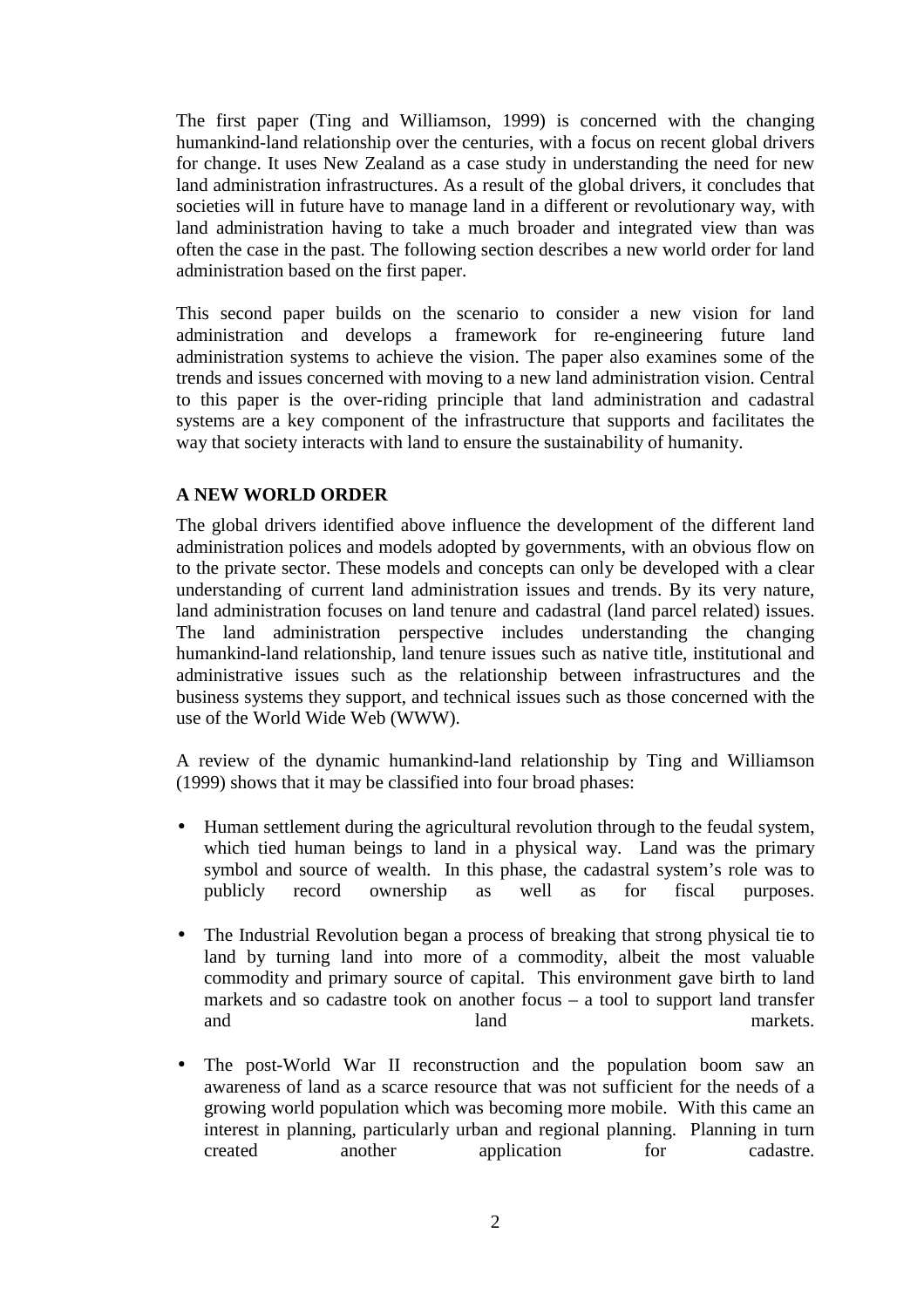• The 1980s have seen a different twist in the concern for the scarcity of land. The focus has turned to wider issues of environmental degradation and sustainable development, as well as social equity. All of these issues have the probable effect of tempering short-term economic imperatives. Planning issues have widened to include more community interests and deepened to address more detailed issues of land use. This has created a growing need for more complex information about land and land use. The impact of these has been manifested in the desire for multi-purpose cadastres.

Many countries are in the course of making the transition from the third to the fourth phases. Apart from examining local or national legal, institutional, economic and social frameworks, the current era requires that nations take into consideration the global drivers such as sustainable development, globalization, micro-economic reform (privatization) and the information revolution.

Sustainable development, as exemplified by the internationally acclaimed instrument Agenda 21, brings environmental issues and social forces such as indigenous and women's rights into the realm of influence alongside and often in opposition to, traditional economic considerations. It is this dynamic which starts to bring land administration and land management into closer and even overlapping proximity.

Sustainable development is also linked to globalization. Globalization means the process of greater interconnectedness between societies and jurisdictions from a social, economic and political perspective, such that events in one part of the world have more potential to impact on peoples and societies in other parts of the world. A globalized world is one in which political, economic, cultural and social events become more interconnected.

The globalization of markets has in turn influenced micro-economic reform. This reform has translated into the radical down-scaling of government, privatisation of services and some policy functions, and the introduction of a competition and service-oriented philosophy into the remaining government activities. Some refer to this as the "user-pays" philosophy. Often this results in a tension with the "universal environment" and public good approach.

These tensions emphasise the need for complex and sophisticated decision-making which, in the context of micro-economic reforms, means not only in government but the private sector and wider community. Civil society demands a place in the framework of decision-making. Here, information technology and the information revolution have the potential to make the vision a reality. The WWW is just one example of the potential that exists to bring consultation and participation to a new level of effectiveness. Sustainable development, by its very nature, requires community involvement and ownership, whether we are referring to the local community or the global community. It is thus imperative that the legal and institutional structures adapt to facilitate these changes.

It is in the context of this new world order that the next generation of land administration systems will have to be developed. This new order lays the foundations and sets the parameters for these new systems which have to be much broader and integrated than the approaches of the past.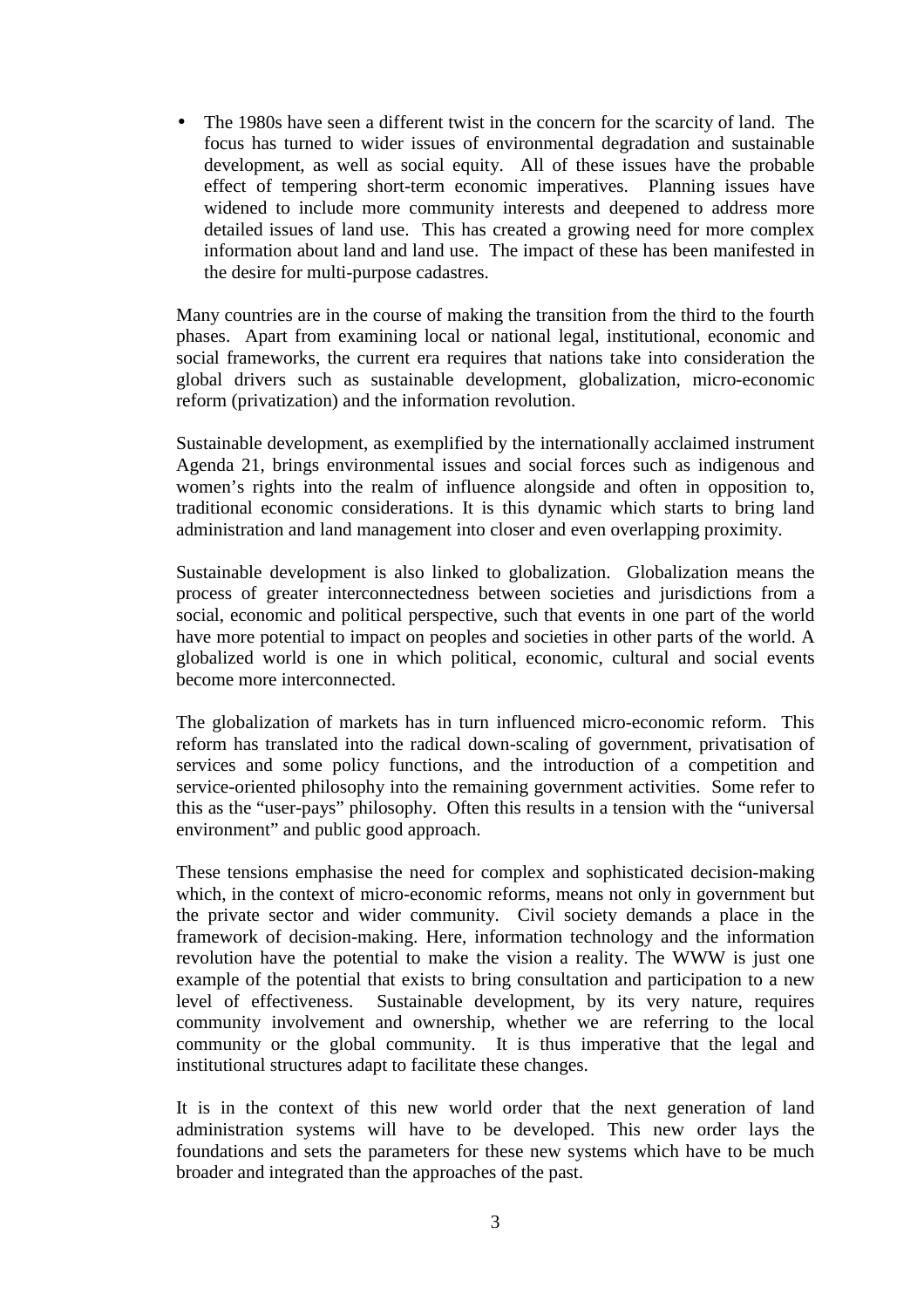### **TOWARDS THE BATHURST DECLARATION**

Land administration and cadastral systems are continually evolving as society's attitudes and relationship to land changes. As this relationship with land becomes more complex in terms of the ever increasing number and form of rights, responsibilities and obligations, our land administration information systems that support decision-making, primarily in support of sustainable development, must also adapt to remain relevant. The resulting land administration and cadastral reforms which have developed across many jurisdictions worldwide over the last 20 years, give an insight into the issues and trends in both land administration and supporting spatial information systems.

Land administration and cadastral systems can no longer rely on manual processes or traditional structures that supported individual economic or taxation imperatives in the past. Stand alone or isolated approaches that supported individual purposes where data and processes were maintained separately, such as land valuation and land titling, are not sustainable. They are being replaced by multipurpose cadastral systems where information about natural resources, planning, land use, land value and land titles, including Western and indigenous interests, can be integrated for a range of business purposes. As we move further into the information revolution, a clear vision of what land administration and cadastral systems might look like in a decade or so is becoming more urgent.

The United Nations and organisations such as the International Federation of Surveyors (FIG) have for many years undertaken studies to understand and describe land administration systems and particularly the cadastral component. The interest in land administration infrastructures has been growing over the last few years as a result of the changes necessitated by the global drivers mentioned above but also because of the fall of apartheid in Southern Africa and the changes from command to market economies in Eastern and Central Europe. A key component in most of these studies has been to develop a new land administration vision for a changing world and to explore the issues required to achieve such a vision.

The UN Regional Cartographic Conference (UNRCC) for Asia and the Pacific held in Beijing in 1994 passed a resolution to organise a joint UN-FIG Inter-Regional Meeting of Experts on Cadastre. The resulting meeting was held in Bogor, Indonesia, in March 1996, the primary objective of the meeting being "to develop a document setting out the desirable requirements and options for cadastral systems of developing countries in the Asia and Pacific region and to some extent globally". As a result of the success of the Bogor Declaration on Cadastral Reform (UN-FIG, 1996), the FIG presented the Declaration at two subsequent UNRCCs for Asia and the Pacific in Bangkok and for the Americas in New York, in 1997.

While the Bogor Declaration resulted in a valuable contribution to a better understanding of cadastral reform, the delegates to the meeting recognised its relatively narrow focus and acknowledged the lack of representation from a wide range of land related experts. As a result one of the recommendations from the Bangkok UNRCC was to organise by 1999 a global workshop on land rights, responsibilities and restrictions and suitable cadastral structures and systems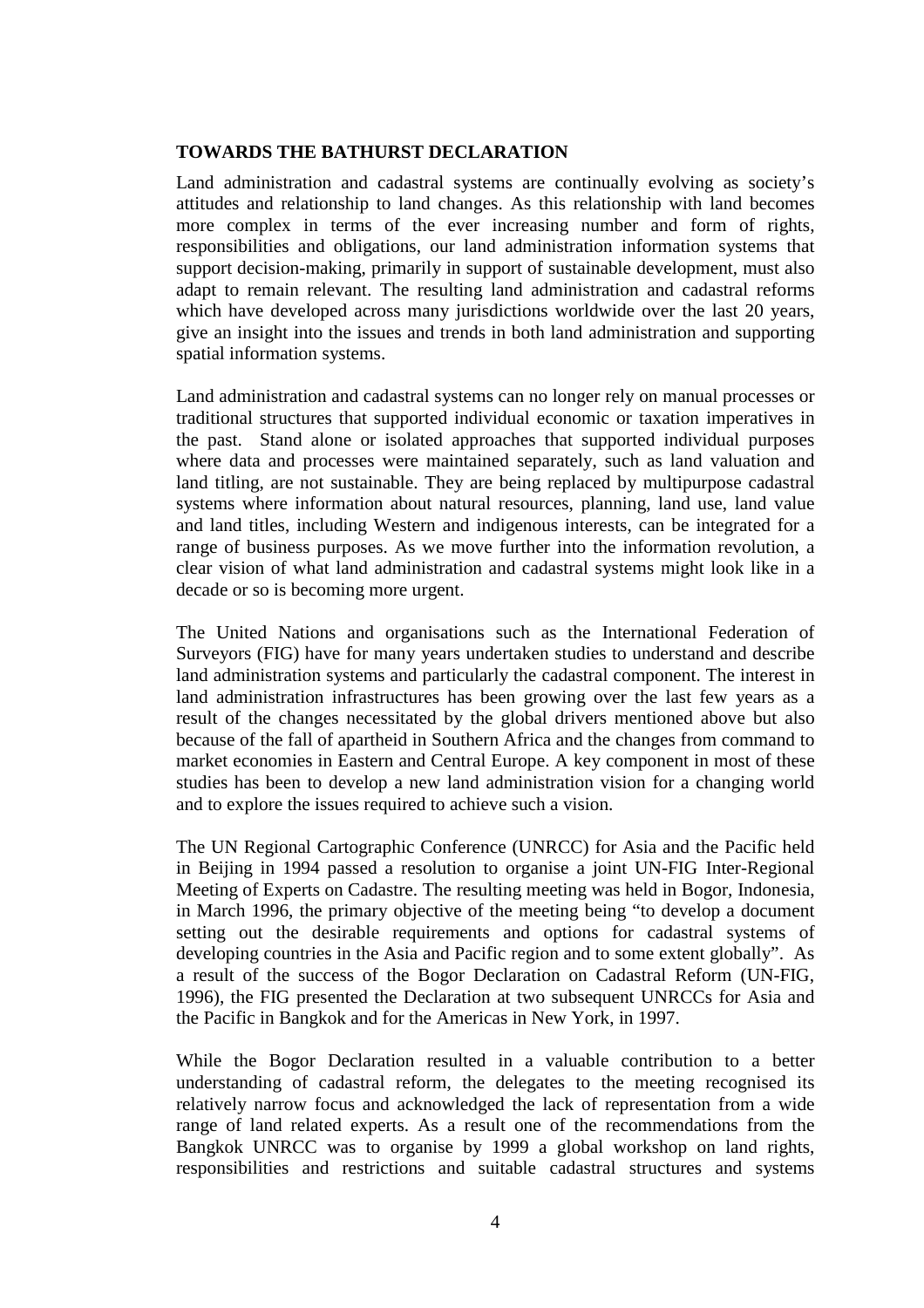appropriate to the needs of governments for their sustainable development. This latter meeting was to take a broader view of land administration and would draw on a wide range of experts. Assistance was to be sought from the FIG to organise the meeting. This recommendation has resulted in the current Workshop and International Conference on Land Tenure and Cadastral Infrastructures for Sustainable Development jointly organised between the UN and the FIG. The major outcome will be the Bathurst Declaration. There was a recognition in the 1997 UN resolution that the 1999 initiative would build on the vision, guidelines and policies proposed in the previous UN-FIG Bogor Declaration.

The Bogor Declaration adopted the definition and description of a cadastre as set out in the FIG Statement on the Cadastre (FIG, 1995). Reference was also made to the two previous UN meetings of cadastral experts (in 1972 and 1985) and the Land Administration Guidelines prepared by the Meeting of Officials on Land Administration (MOLA, 1999) of the United Nations Economic Commission for Europe in 1996.

A central component of the Bogor Declaration is a cadastral vision of the future. This vision and the supporting guidelines, and cadastral reform options and principles have formed a starting point for the development of the Bathurst Declaration. Another input into the development of the vision for a future land administration infrastructure is the FIG report on future cadastral systems "Cadastre 2014" (Kaufmann, 1998 and Kaufmann and Steudler, 1998).

This ongoing work of the UN and FIG resulted in the objective of the Bathurst Declaration being:

*To explore humankind-land relationships for the next millennium in the context of AGENDA 21 and the emerging global village. It will determine a broad vision and a set of guidelines for suitable cadastral structures and systems to support land management and in particular land administration to ensure sustainable development and environmental management. It will focus on the legal, technical and institutional infrastructure required to support such a vision. The workshop will recognise the trend for formal land tenure systems to move from a focus on ownership to one of land rights, responsibilities and restrictions.*

The workshop and conference, and the resulting Bathurst Declaration, are another step in the growing awareness of the importance of land administration and cadastral systems in support of sustainable development. This paper suggests a way forward for land administration systems which can build on the new Bathurst Declaration. The paper proposes a model to re-engineer land administration systems and then looks closely at two of the most important phases in the process - the development of a land administration vision and implementation issues.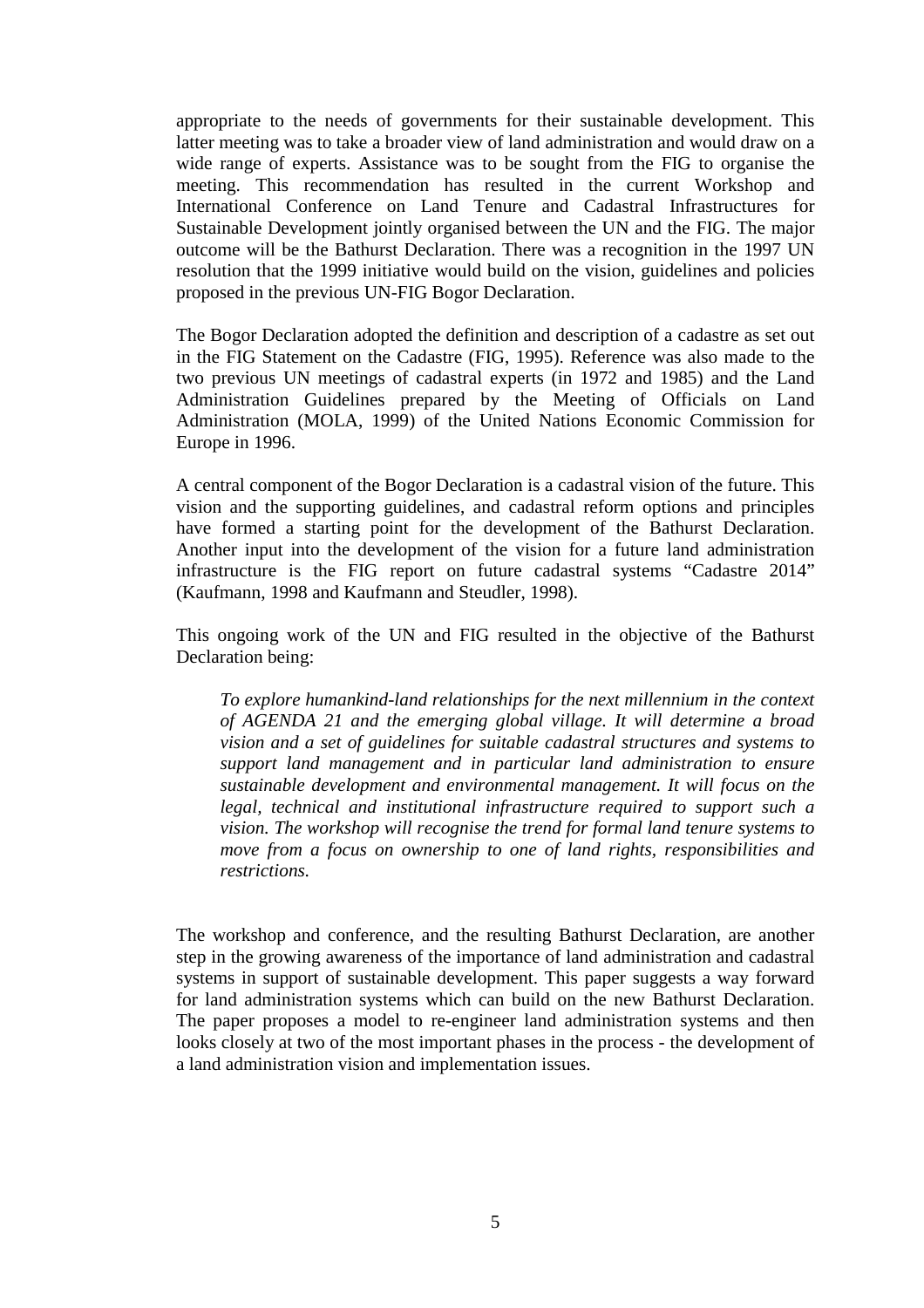### **LAND ADMINISTRATION AND CADASTRAL REFORM**

The necessity for change in land administration and cadastral systems is highlighted in many reports and statements and is a growing focus for organisations such as the United Nations, the World Bank and the International Federation of Surveyors. The Bogor Declaration argues for change, documents a vision and describes the necessity for re-engineering systems. Cadastre 2014 describes a new vision for cadastral systems. The MOLA Land Administration Guidelines establish a framework for land administration reform with a focus on Central and Eastern Europe. More importantly land administration and cadastral systems world-wide are currently undergoing major changes. In understanding present trends it is useful to understand this change.

Unfortunately much change in the broad land administration area focuses on technology and does not take a broad view of land administration reform as identified in the first paper by Ting and Williamson (1999). It is useful to consider three related perspectives in implementing change in land administration. First is an appreciation of the global drivers for change which were mentioned previously. Next is an analysis of the impact of these drivers on



Figure 1. Hierarchy of Perspectives

the design of land administration systems, and particularly the cadastral component, which results in the land administration and cadastral environment from which new systems must evolve. This in turn identifies implementation issues with a focus on technical and administrative tools which support these trends and developments, such as spatial data infrastructures and the Internet. This hierarchy of perspectives is shown in Figure 1. This hierarchy is expanded in the framework for re-engineering land administration systems in Figure 2.



Figure 2. Framework for Re-engineering Land Administration Systems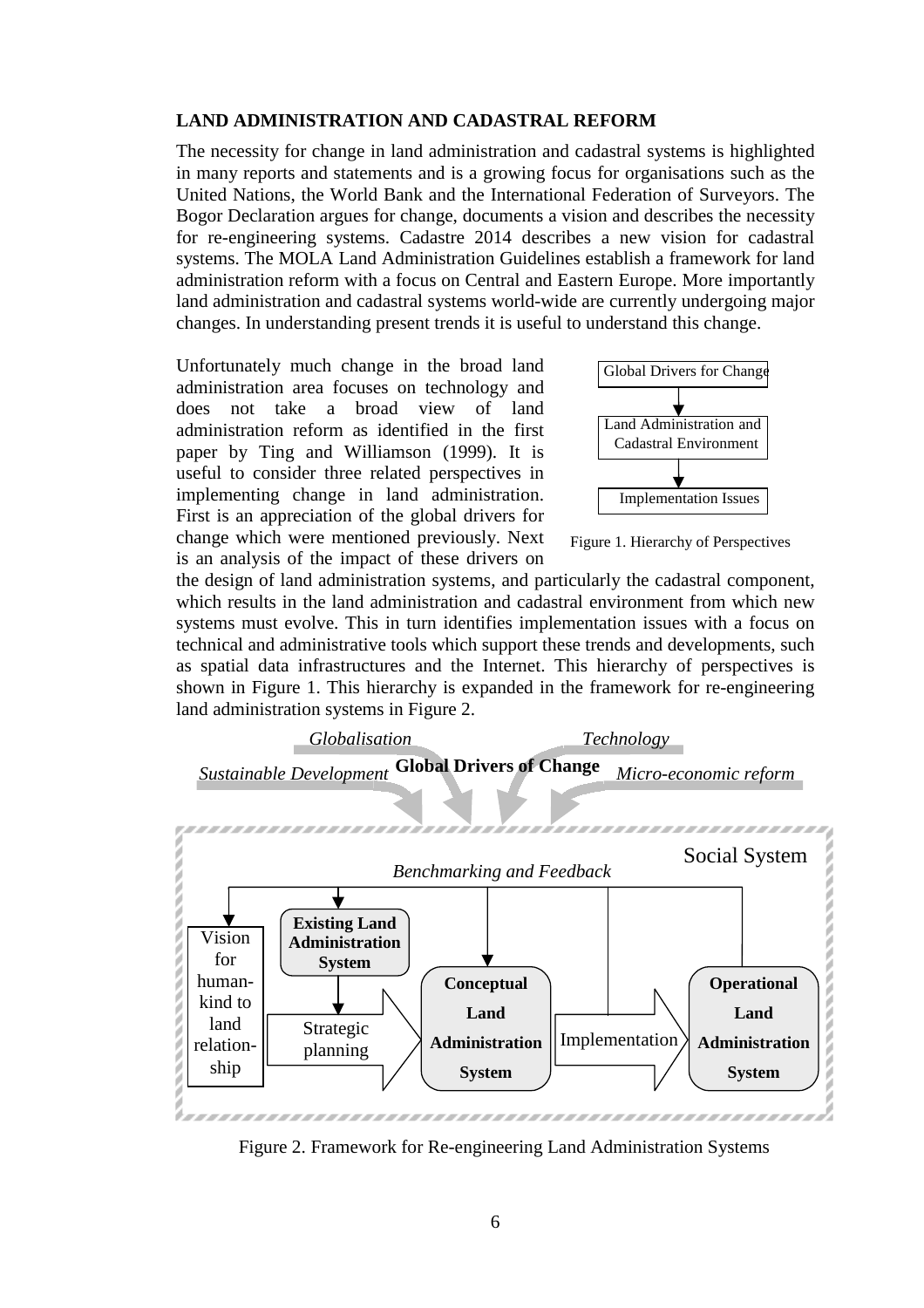In this framework global drivers impact on the whole social system which comprises the re-engineering process. The framework shows that through a strategic planning process, the vision of a new humankind-land relationship, together with the existing land administration system, results in the development of a conceptual land administration system. Through an implementation process an operational land administration system is developed. Through benchmarking and feedback, the vision and conceptual system will be continually refined. Some of the key strategic planning and implementation issues within the re-engineering process, such as the role of native title, the changing nature of spatial data infrastructures, understanding the business-infrastructure relationship in spatial information management, the use of the WWW and benchmarking processes, are discussed later in the paper.

One of the key steps in the re-engineering process, being the determination of the vision for the humankind-land relationship and the resulting conceptual land administration system, is discussed below.

## **DEVELOPING A LAND ADMINISTRATION VISION**

Over the years a number of land administration or cadastral models or visions have been developed. Two of the most notable are described in the FIG Statement on the Cadastre (FIG, 1995) and the Bogor Declaration on Cadastral Reform (UN-FIG, 1996). Cadastre is defined in the Statement on the Cadastre as :

*… normally a parcel based and up-to-date land information system containing a record of interests in land (e.g. rights, restrictions and responsibilities). It usually includes a geometric description of land parcels linked to other records describing the nature of the interests, and ownership or control of those interests, and often the value of the parcel and its improvements. It may be established for fiscal purposes (e.g. valuation and equitable taxation), legal purposes (conveyancing), to assist in the management of land and land use (e.g. for planning and other administrative purposes), and enables sustainable development and environmental protection.*

The Bogor Declaration on Cadastral Reform (UN-FIG, 1996) expanded this definition to state that future cadastres would:

- develop modern cadastral infrastructures that facilitate efficient land and property markets, protect the land rights of all, and support long term sustainable development and land management.
- facilitate the planning and development of national cadastral infrastructures so that they may fully service the escalating needs of greatly increased urban populations. These will result from the rapid expansion of cities that is already taking place and which is projected to continue into the 21st century.

This vision incorporated the concept of cadastral systems as infrastructures and highlighted the role of cadastres in the operation of land markets. While the Statement on the Cadastre was in reality a definition, the Bogor Declaration was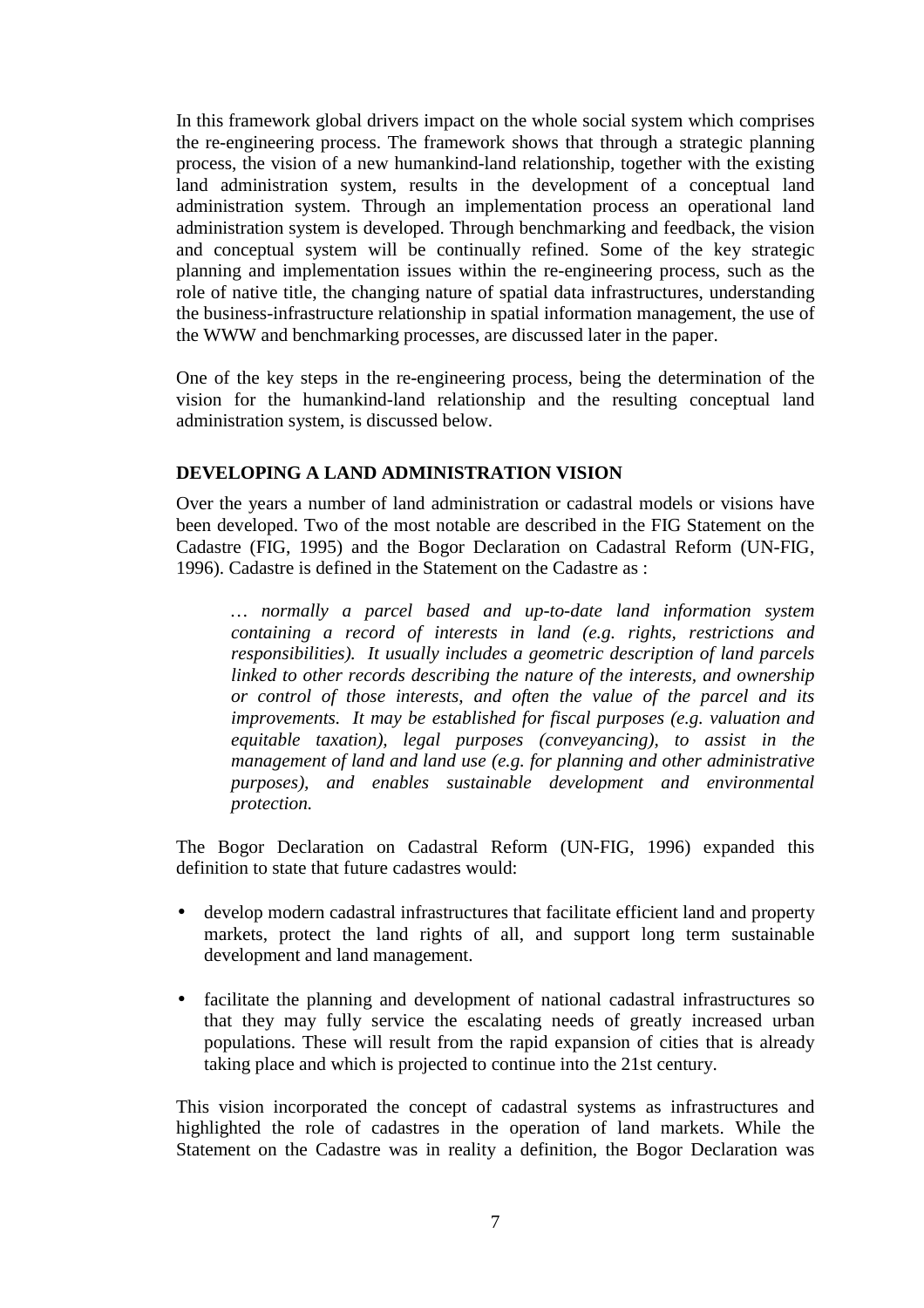more concerned with strategic and implementation issues, albeit in the relatively narrow cadastral sense.

Williamson (1996) developed a 10 year land information management vision for the State of Victoria, Australia, which would be a central component of any future land administration system. It built on his involvement with the development of the Statement on the Cadastre and the Bogor Declaration in addition to it receiving valuable input from many colleagues. This vision took a more information systems view of modern land administration and cadastral systems. It is summarised as follows:

*Simply within ten years all tiers of government, the private sector and the wider public will have controlled access to a standardised, complete, nationwide, current, on-line land information system in real time, which is efficient, economically justified and compatible with other information systems.*

A more recent investigation of future cadastral systems is the FIG Cadastre 2014 vision (Kaufmann, 1998 and Kaufmann and Steudler, 1998). This was commissioned in 1994 by one of the Working Groups of Commission 7 (Cadastre and Land Management) as a 20 year vision. The final report was the result of a four-year process involving input from many countries world wide. Cadastre 2014 recognises the changing relationship of humankind to land, the changing role of governments in society, the impact of technology on cadastral reform, the changing role of surveyors in society and the growing role of the private sector in the operation of the cadastre.

*Cadastre 2014 is defined as a methodically arranged public inventory of data concerning all legal land objects in a certain country or district, based on a survey of their boundaries. Such legal land objects are systemmatically identified by means of some separate designation. They are defined by either private or public law. The boundaries, the identifier together with descriptive data, may show for each separate land object the nature, size, value and legal rights and restrictions associated with the land object.*

Cadastre 2014 has made a valuable contribution to the understanding of future cadastral systems. However it did by design restrict its focus on cadastral systems and emphasised technological changes.

Another document which has influenced land administration and cadastral thinking over the last few years is the Land Administration Guidelines produced by the European Meeting of Officials on Land Administration (MOLA) for the UN Economic Commission for Europe (MOLA, 1999). The MOLA Guidelines took a wider view of land administration incorporating land registration, land valuation and planning, however by design they focused on land administration and cadastral reform in Eastern and Central Europe.

One result from all these initiatives is the trend for future land administration and cadastral systems to take a broader and more integrated view than in the past. The components of land registration, cadastral surveying and mapping, planning and land valuation, and their role in the operation of land markets, must all be considered as one integrated system where the common objective is sustainable development. A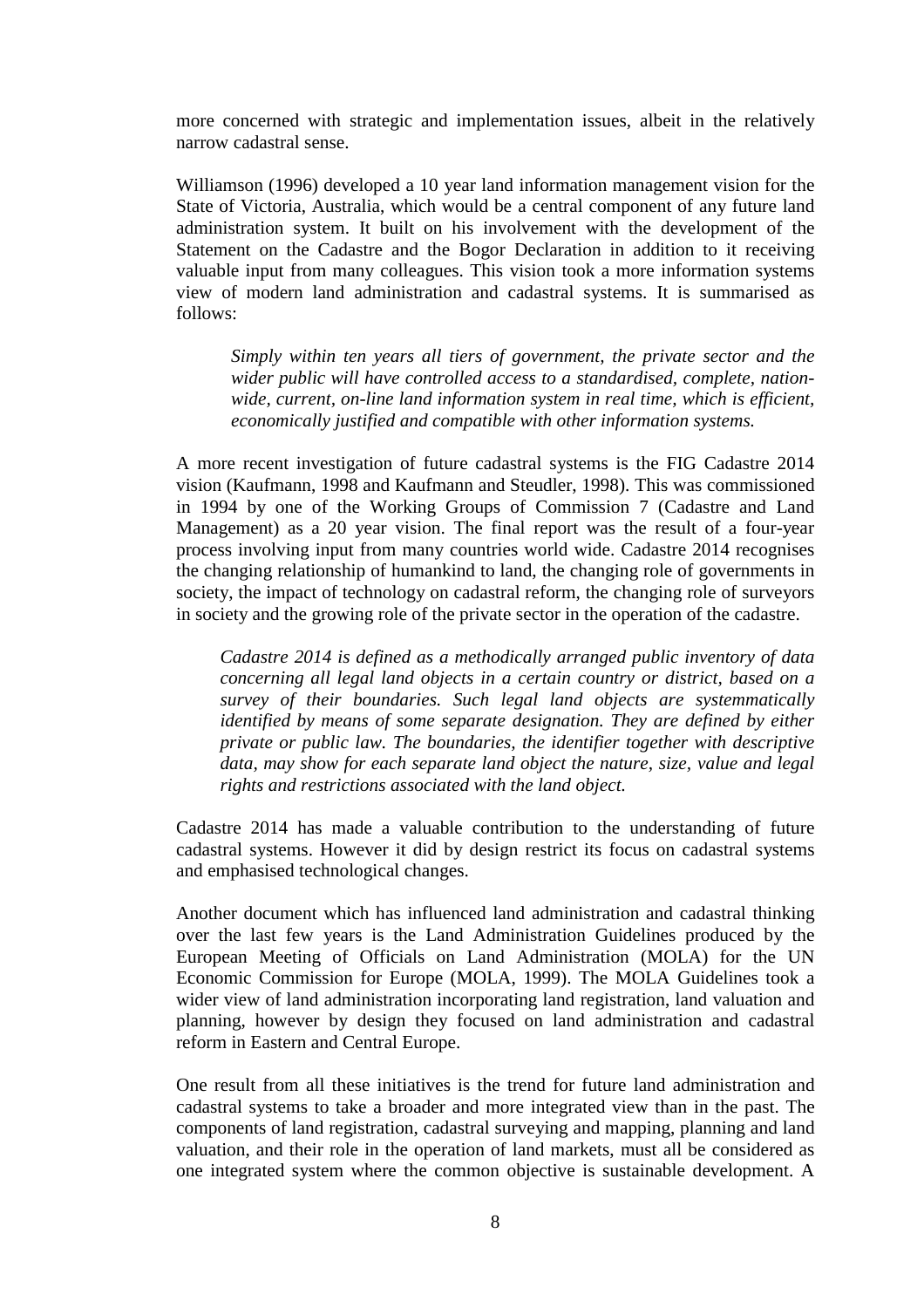result of taking such a broad integrated approach is that all rights, restrictions and responsibilities, often overlapping, relating to land must be considered in designing and managing a land administration system as shown in Figure 3. This results in the multi-purpose cadastral concept which has been promoted for the last couple of decades but is only becoming a reality in recent times. Another outcome is the way that land administration is being viewed as an infrastructure to support sustainable development.

As a result of the limitations of the previous initiatives and the urgent need to address issues of sustainable development, the UN and the FIG believed that the development of a new declaration on the relationship of land administration and cadastral systems to sustainable development was justified and timely. This has resulted in the Bathurst Workshop, the resulting Bathurst Declaration and the Melbourne Conference.



### **Boundaries of:**

Figure 3: Schematic of overlapping rights, restrictions and responsibilities in a modern multi-purpose cadastre

#### **STRATEGIC AND IMPLEMENTATION ISSUES**

Whether governments are being pushed or pulled towards the above multi-purpose cadastral vision, a move in this direction is almost universal, especially in the developed countries. In moving towards this vision, land administration and cadastral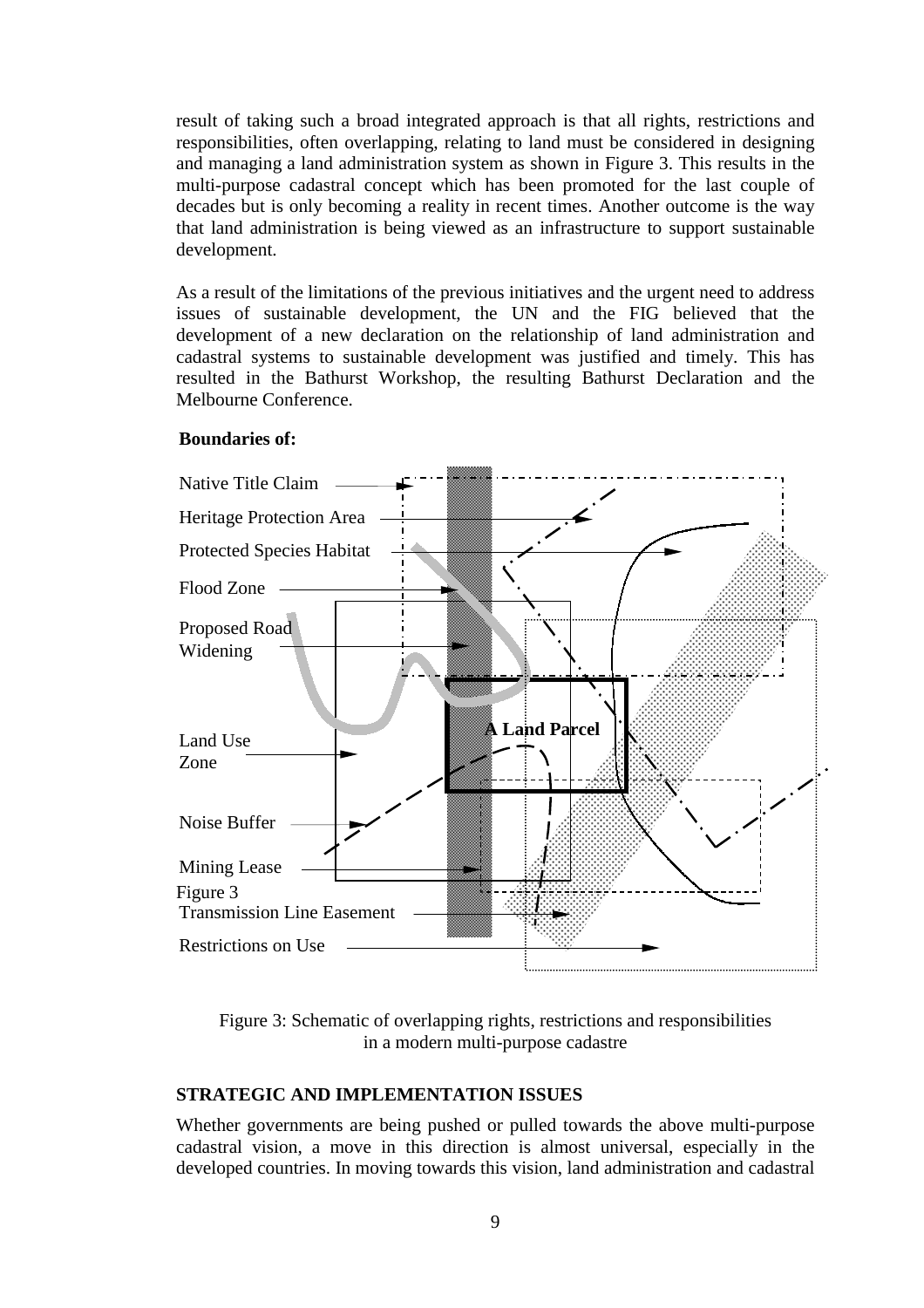systems are being re-engineered as discussed in the framework described in Figure 2. This process highlights a range of strategic and implementation issues which should be considered in developing future land administration systems, although not all will apply to every system. These issues include policy, technical, institutional, administrative and legal components, even though it is often difficult to categorise them as one or another. The influence of these trends and changes are resulting in new rights, restrictions and responsibilities in land, new tenures, new processes and new institutional structures.

New technologies have dictated and influenced many changes in the development of land administration and cadastral systems, especially the information technology advances and the more specialised spatial information technologies. The GIS technologies for data management, manipulation, analysis and integration arguably have had the greatest impact on the spatial information environment, although in the future the communication technologies such as the WWW are rapidly becoming the focus of attention. These technologies are expected to be the norm for viewing, locating and using land related information in the years ahead.

Legislative reform appropriately follows policy development, technological advances and institutional reform and should be a support process in re-engineering land administration systems. Since legislation should simply be an expression of the implementation of policy adopted at a political level, it does not warrant investigation in this paper, even though its importance in land administration reform is critical. Unfortunately legislation is used as an excuse to inhibit land administration reform in some countries (UN, 1997).

Following are some of the land administration and cadastral trends and issues in which the authors and their colleagues are currently involved, which are part of or influence or result from the re-engineering process. The first issue is concerned with the evolving concept of spatial data infrastructures (SDIs). The businessinfrastructure relationship is followed by a discussion of the hierarchy of SDIs, the need for partnerships in SDI development, the growing focus on national cadastral data sets in national SDIs and the spatial hierarchy issue. These are then followed by the difficulty of incorporating traditional or customary rights in "western" land administration systems, the complexity of the spatial component of cadastral systems and the impact of the WWW on land administration systems. Lastly issues such as evolving government, professional and educational institutions and benchmarking land administration systems are considered.

**Understanding the business-infrastructure relationship in spatial information management**

After studying the growth and utilisation (diffusion) of GIS in state governments (Chan and Williamson 1996, 1999a), Chan (1998) details and validates a business-infrastructure model that can better describe how and why agencies cooperate to develop a GIS. In this model, a corporate GIS is viewed as comprising inter-related mutual-



Figure 4. The businessinfrastructure model.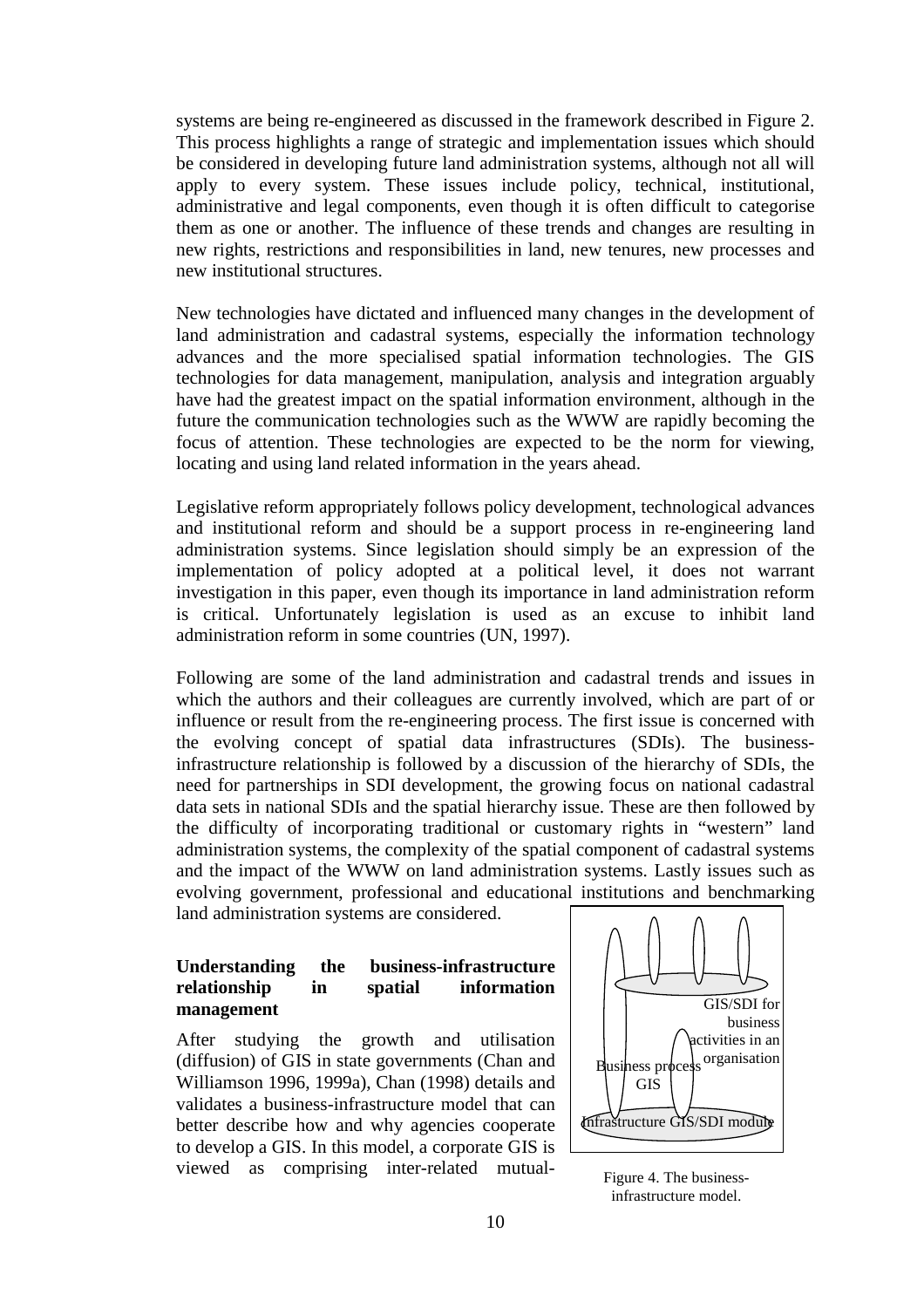supporting multi-levelled modules of business process GIS and infrastructure GIS in the context of the business/production activities of the organisation (Figure 4).

Based on this model, an SDI is disaggregated into a collection of modules of hierarchical infrastructure GIS (the shaded ovals). The business process GIS represents the GIS capabilities developed by the *users* (the clear ovals) that rely on the SDI modules to deliver the products and services needed by the geospatial information industry. This GIS may, in turn, nurture the development of new SDI modules, and link different SDI modules together.

The inherent relationships between the infrastructure and the business process in the business-infrastructure model provide a broad framework for any land administration system development.

### **The changing nature of spatial data infrastructures**

Current spatial data infrastructures (SDIs) are in reality a sophisticated version of the systems that most developed nations have had for over 50 years. They are becoming an important component of any land administration infrastructure. Another development is the recognition that SDIs comprise people, a clearinghouse/access network, technical standards, an institutional framework and framework data. The spatial data infrastructures of the past were designed and driven primarily by the

providers of the infrastructure. The last decade has seen rapidly expanding numbers of users of spatial data, which are resulting in a proliferation of spatial business systems. These are now influencing and demanding specific characteristics from SDIs. With the rapidly changing spatial information environment and the impact of such technologies as the WWW, GPS, high resolution satellite imagery, communication technologies and



sophisticated decision support systems based on GIS technologies, these spatial data infrastructures will continue to change and develop.

In exploring such changes it is useful to recognise that SDIs are now often being grouped into a hierarchy (Figure 5) comprising six levels of SDIs, namely, global, regional, national, state (also called provincial), local and corporate (Chan and Williamson 1999b). Ideally with compatible sets of SDIs, users working on issues at a higher level in the hierarchy can draw on data from SDIs in all other levels lower in the hierarchy (Rajabifard, *et al*. 1999). Again any jurisdiction embarking on the reengineering of land administration systems should take this hierarchical view of SDIs into account.

### **Developing partnerships**

Partnership refers to the association of two or more people as partners in the carrying on of a business with shared risks and profits. In this context it is generally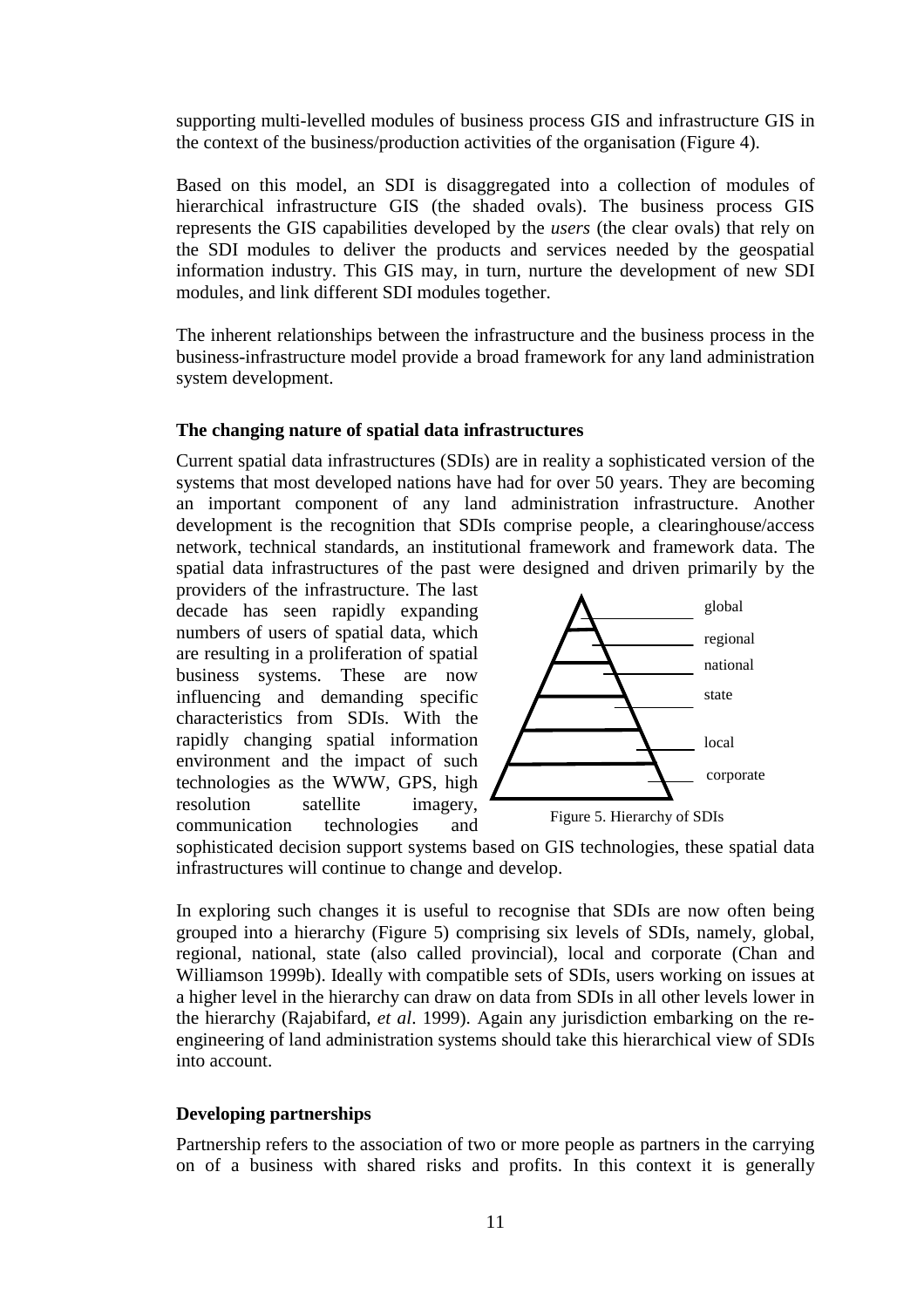recognised that no one agency can develop a National SDI (NSDI) with the result that different national SDI coordinating agencies are encouraging NSDI development through partnerships (Federal Geographic Data Committee 1997, AUSLIG 1999). In the USA alone, over 50 major partnership initiatives have been established since 1995 on a thematic, state wide and regional basis. States like Victoria in Australia have recently achieved considerable success in developing strong partnerships with local government in providing the State's SDI. These SDIs, and particularly the cadastral component, are an essential component of future land administration infrastructures.

Australia has accumulated significant experience with the development of the cadastral component of its NSDI through a wide range of partnerships between public bodies and those between a public body and a private corporation (Mooney and Grant 1997, Williamson *et al.* 1998). Some are successful and some are not, but all are useful in understanding how partnerships can be better utilised in cadastral and NSDI development. The issues involved in establishing partnerships include standards, cost sharing, privacy, copyright and inter-state/inter-person rivalry. However, the Australian experience also suggests that where there is a need, there is always a solution. It is expected that the determining factors in an on-going research project into partnerships in SDI development will be the type of partnership, the objective, the business driver, organisation settings of the partners and leadership by visionary managers.

### **National cadastral systems**

A move to create national cadastral systems in countries which are federations of states and territories raises many issues. The example of the development of the Public Sector Mapping Agencies (PSMA) national data set in Australia, based primarily on state and territory DCDBs, together with the commitment to a national competition policy, has raised the concept of national cadastral data sets. Such national cadastral data sets are key components of any future national land administration infrastructure. However it must be remembered that each state is responsible under the Australian Constitution for land and land administration, like many other countries which are federations, which results in each state and territory having slightly different land administration and cadastral systems.

One of the differences between the jurisdictions is that different states define parcel boundaries differently. In some states cadastral boundaries can move while in others they cannot. The result is that the concept of a land parcel in the different Australian jurisdictions is different. The major difference is that some jurisdictions permit adverse possession as to part of a parcel and some do not (this means in some jurisdictions a boundary may have moved and is not shown on the digital cadastral map). This difference can also significantly affect the operation of the local land market.

At one level it can be stated in Australia that while all the states permit adverse possession and the two Territories do not, the differing requirements within each state's own scheme must be recognised. For example the State of South Australia only permits adverse possession where registered land has been abandoned or perhaps informally transferred by the registered proprietor, and the registered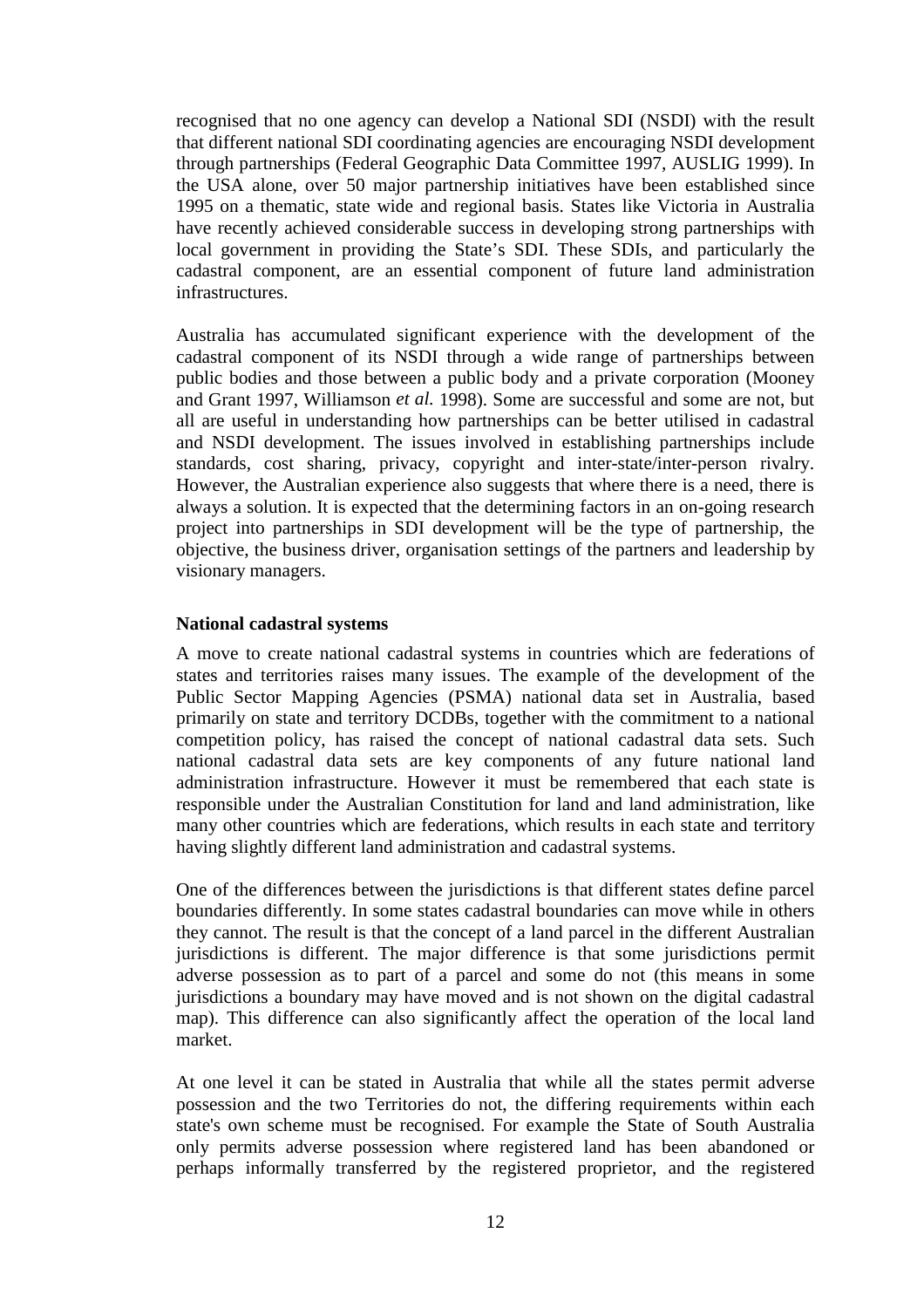proprietor does not object to the proposed registration of the occupier as the new registered proprietor. If a focus is taken on adverse possession of part of a parcel, a situation which can affect the location of the boundary between adjoining parcels, a different conclusion may result. While the State of New South Wales permits adverse possession it does not allow adverse possession of less than a whole parcel. The State of Victoria on the other hand does, which is in line with traditional adverse possession of land not within the Torrens registration scheme (Park *et al.*1998, Park and Williamson 1999a and 1999b).

A single national cadastre in Australia is technically possible as illustrated by the PSMA mapping base (Mooney and Grant 1997) mentioned previously. The positive response from the spatial information industry towards such a product has been favourable, suggesting that a single national cadastre is also desirable. However a possible difficulty is the different approach of each jurisdiction to adverse possession of registered title land, and particularly to part parcel. If Australia decides to adopt common cadastral legislation, it appears that this "possible difficulty" could prove to be a stumbling block in moving towards a national cadastral system. Again this highlights the importance of a broader and more national view in undertaking the reengineering of State and Territory land administration systems. In the past such changes were only ever considered within a single jurisdictional focus, however that parochial view may require modification.



#### **The spatial hierarchy problem**

Figure 6. Current situation of managing spatial data among state agencies

Figure 7. Ideal situation of managing spatial data among state agencies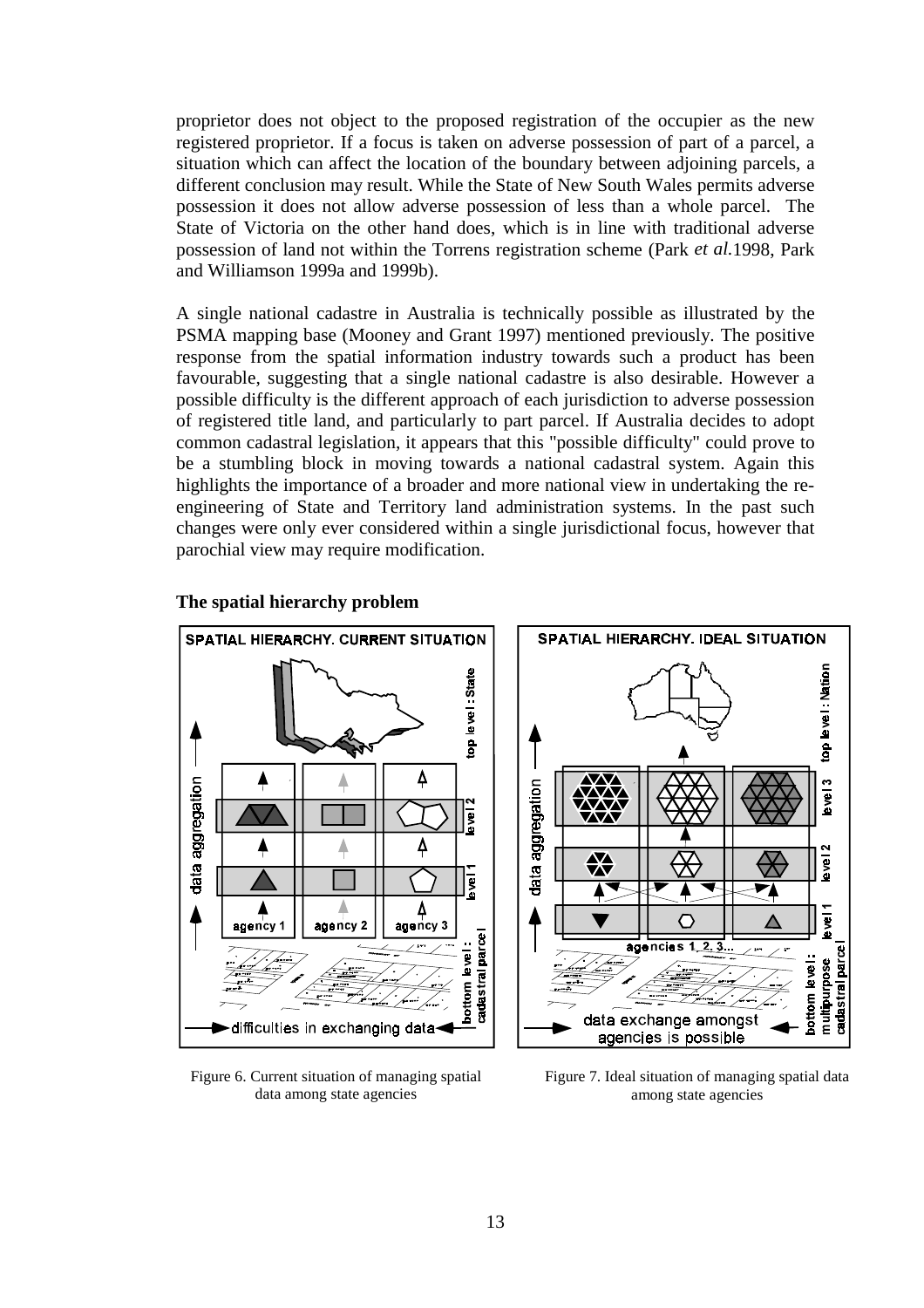With the advent of spatial business systems demanding more from spatial data infrastructures and the broader land administration and cadastral systems, problems with the "spatial hierarchy" are becoming an issue. The spatial hierarchy problem refers to the difficulties in exchanging, aggregating and analysing different data sets based on non-coterminous boundaries, as illustrated in Figures 6 and 7 (Eagleson, *et al*. 1999).

Figure 6 illustrates the current situation where each agency collects and aggregates data based on its own hierarchically structured boundaries. The bottom layer is the land parcel or cadastral map, a core component of a land administration infrastructure. Land parcels are recognised as indivisible units. This is common practice in most countries. As a result, data aggregation is possible within each agency but presents difficulties to the sharing of data between various agencies.

Research is being undertaken in Australia to examine trends in such organisations as the Australian Bureau of Statistics (ABS), health and social security departments, and Australia Post to explore the use of Hierarchical Spatial Reasoning (HSR) in assisting in the spatial hierarchy problem. Such an approach has been applied in different applications such as "way finding" for navigation systems (Car, 1997). The properties inherent in HSR theory make it suitable as the base for a re-organisation of spatial units under a common hierarchy. This research aims to apply the principles of HSR theory to the re-organisation of spatial boundaries. Figure 7 shows a model where all agencies share a common structure that enables better analyses using different data sets. By applying HSR to this problem, GIS will hopefully improve its capacity for data integration (one of the items on the agenda of GIS institutions such as the National Center for Geographic Information and Analysis (NCGIA) and the University Consortium for Geographic Information Science (UCGIS)).

Recognising that land administration systems are now providing an infrastructure for a much wider range of uses, any re-engineering of such systems should take the spatial hierarchy problem into account.

## **Integration of customary and traditional tenures into "western" land administration systems**

The inclusion of indigenous interests in land has been recognised by the United Nations in Agenda 21 as important for maintaining and developing a land information system in support of sustainable development. This is a world trend with indigenous interests in land having been recognised and integrated to some degree within mainstream land administration systems, such as those in New Zealand, USA, Fiji, Papua New Guinea, and more notably the establishment of the Nunavut Territory in Canada by the Inuit people.

On the one hand the integration of diverse land tenures into one comprehensive land administration system is essential and inevitable, however it presents many difficulties which have been highlighted around the world. On the other hand the new spatial information technologies and the emerging multi-purpose cadastral systems offer much potential in assisting in solving the inevitable problems in developing the land administration infrastructures that jurisdictions which have to address this issue, will need over the next 10 years.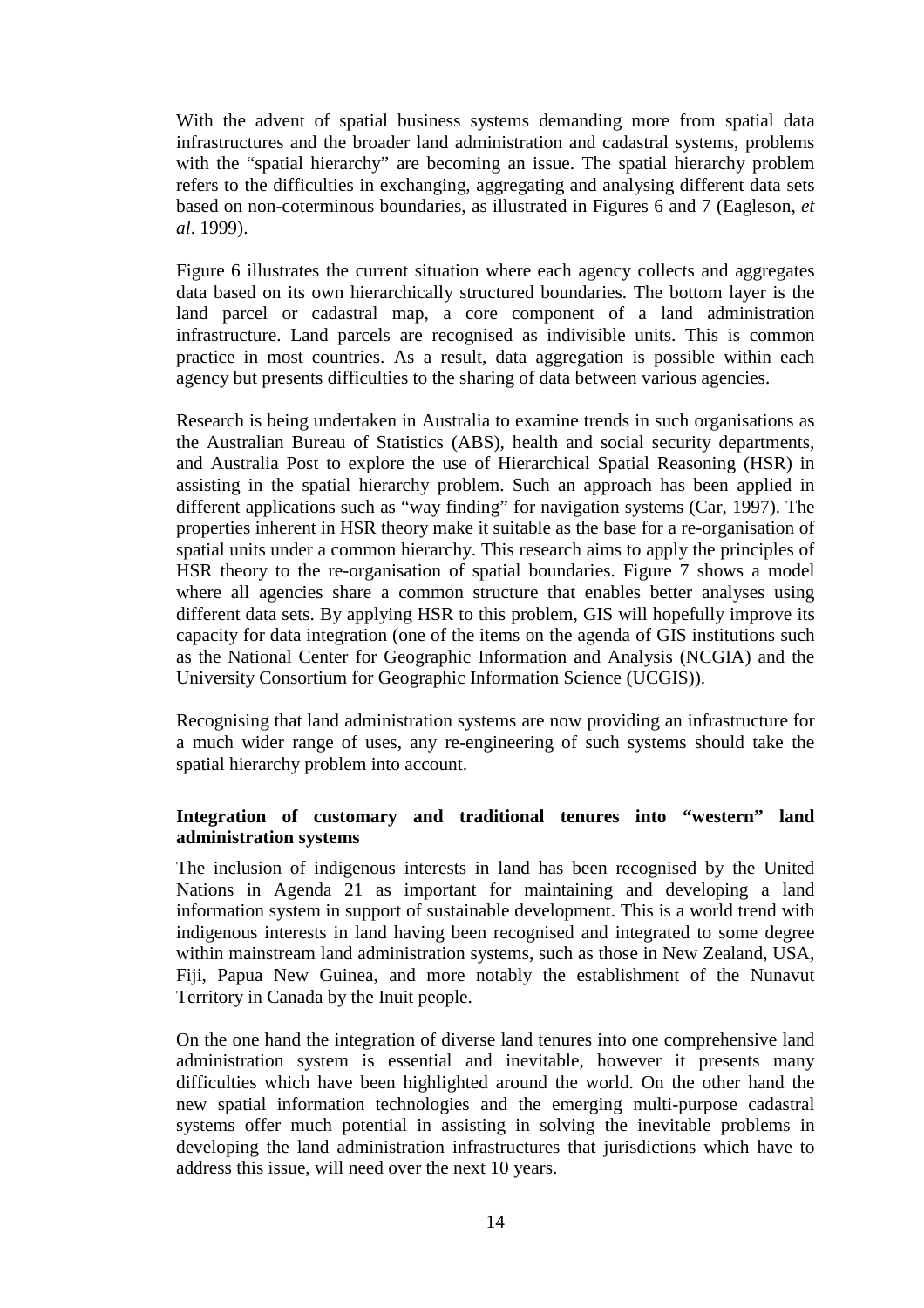From an Australian perspective for example, the recent results from the High Court's decision concerning Mabo and Wik, and the inception and implementation of the *Native Title Act* 1993 highlight the issue. These decisions are driving the integration of two vastly different land tenure systems in Australia, namely traditional Aboriginal land tenure and the Australian Torrens system. The amalgamation must result in future modern multi-purpose cadastres in Australia being able to include native title interests while maintaining cultural integrity (Brazenor *et al.* 1999). The tensions inherent in amalgamating two different land tenure systems such as these present a challenge to any country in this situation which is embarking on land administration reform.

### **Understanding the complexity of cadastral systems and the maintenance of the spatial component**

A cadastral system has two components: textual and spatial. Both are core components of any land administration infrastructure. The spatial component consists of cadastral maps, the geodetic framework and survey plans. Maintenance of this spatial component involves updating and upgrading of the 'proposed', 'current legal' and 'as built' spatial data layers of land subdivision activities through various means including the Internet (Effenberg*, et al.* 1999, Falzon and Williamson 1998, Phillips*, et al.* 1998, Polley*, et al.* 1997) as illustrated in Figure 8. The goal of the maintenance exercise is to provide a homogeneous statewide coverage of cadastral data with minimum maintenance duplication. As shown in Figure 8, the objective is not just a matter of updating the state digital cadastral map (often called a digital cadastral data base or DCDB) but of providing an updated digital environment for the effective functioning of the cadastral system.



Figure 10. Complexity of Cadastral Systems

This digital view of the spatial component of the cadastre in particular reinforces the need for an integrated view when re-engineering land administration and cadastral systems, and highlights the complexity and inter-dependence of all the components and partners in a spatial data infrastructure.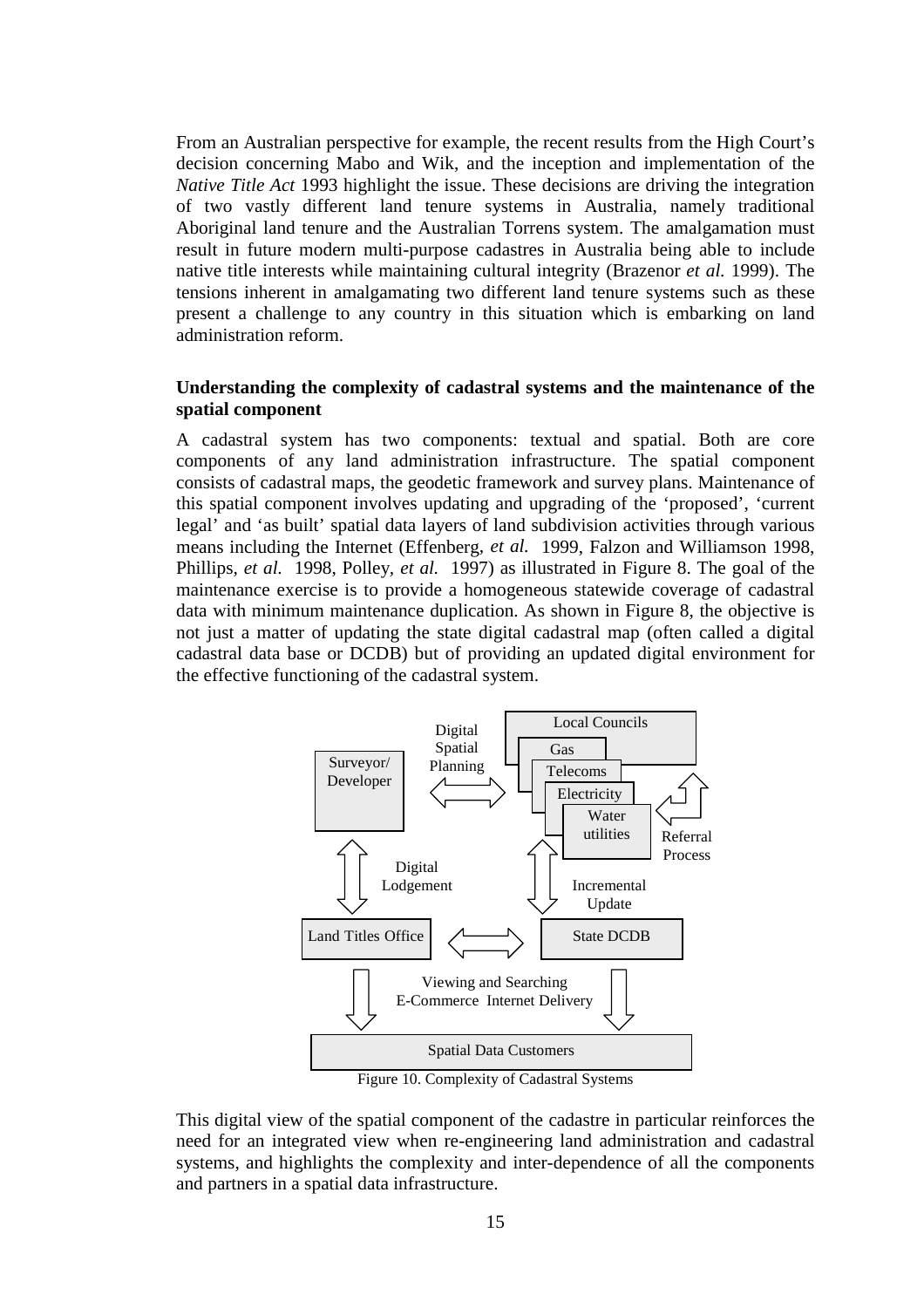#### **Impact of the WWW and communications technologies**

The WWW and communication technologies are having a major impact on the operation of land administration and cadastral systems. The use of GIS in land administration over the years, in both the natural resources and parcel based areas, has resulted in the proliferation of many large distributed spatial databases. Such spatial databases require efficient means of data management and access tools that intelligently guide users to the data. Metadata (data about data) and metadata engines are examples of intelligent spatial access tools, areas where there is considerable research being undertaken. Metadata provides users with information about the data prior to retrieving and using the data. A Metadata engine can use the metadata for searching and retrieving datasets from across the WWW (Phillips *et al*, 1998). The WWW is also often viewed as storage banks where spatial information can be stored and retrieved locally by Internet users. A prototype developed by Polley uses Java and the Computer Gateway Interface (CGI) language to facilitate a two-way flow of spatial data through the WWW (Polley, 1999).

The WWW is now seen as an alternative to delivering cadastral information from public bodies to the public. In fact some land administration organisations are seeing their whole delivery strategy based on the WWW. WWW servers and the emergence of Map Servers also facilitate the move towards the realisation of the multi-purpose cadastre concept described over 20 years ago and more recently in the Bogor Declaration on Cadastral Reform and Cadastre 2014. However it is only now, due to the technology, that the vision is becoming a reality.

Together with distributed databases, the WWW and Map Servers, a multi-purpose cadastre is expected to allow government agencies to overlay cadastral maps, title registers, planning and other vital land resources live and interactively in order to show the complete legal situation of the land to Internet users across the world (Majid *et al*,1999). In other words it is becoming possible to identify all rights, restrictions and responsibilities relating to land over the WWW. No doubt the WWW, together with advanced communication and information technologies, will continue to be one of the drivers for the future development of land administration infrastructures.

#### **Evolving government institutions**

Land administration and cadastral systems have continued to undergo re-engineering over the last 20 years in many developed countries and particularly during the last decade. As a result of the micro-economic reform driver, many governments are moving away from service delivery to focus on directing and setting policy in the land administration and spatial information environment. This is resulting in the growth of a vibrant spatial information industry in some jurisdictions.

At the same time as governments recognise the importance of land administration to sustainable development, government institutions have continued to evolve. A trend has been the amalgamation of all the land related information organisations into one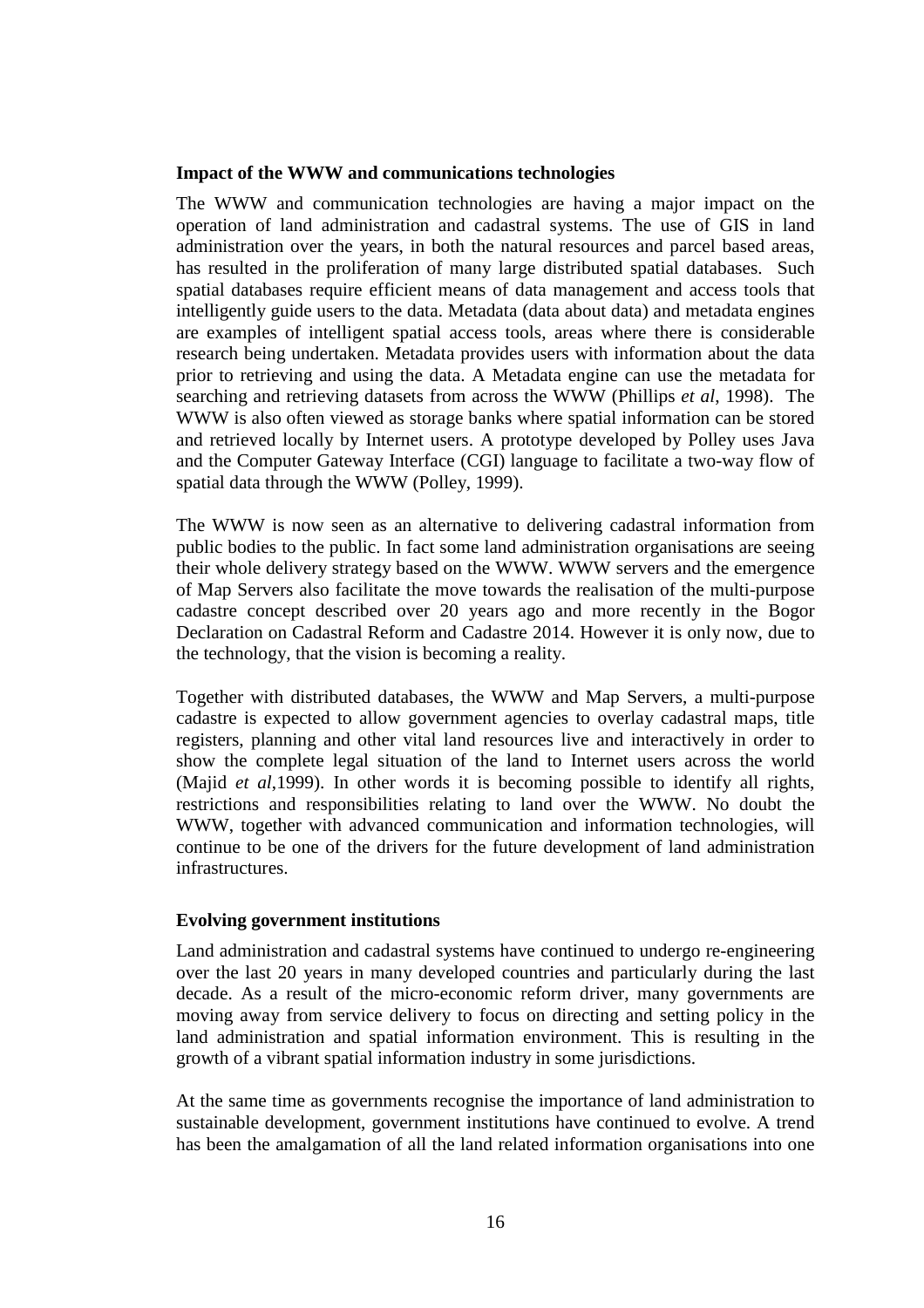department, group or unit. A good example is Land Victoria in the Government of Victoria, Australia, but examples can be found world-wide.

An important development has been the emphasis in spatial information development at a national level in countries like Australia which are federations of states. In the past the only organisation with the ability to provide national spatial data was the Australian Federal Government. However as a result of its mandate, the Federal Government tended to focus on small-scale spatial data. With the growth of medium and large-scale digital data at a State and Territory level in Australia, usually based on the cadastre, users are demanding access to this data as an aggregated product at a national level. This has seen the growth of the previously mentioned Public Sector Mapping Agencies (PSMA) (Mooney and Grant, 1997), as an excellent example of the partnership concept in Australia, to provide these products.

Another outcome of these changing institutions has been a growing partnership between academic institutions and both government and the private sectors. With universities also having been significantly affected by micro-economic reform policies resulting in reduced government funding, universities are now providing much of the research and development to government in the broad land administration, cadastral and spatial data infrastructure areas, research which was previously undertaken in-house by government.

As land administration systems take on a more multi-purpose role the necessity for more integrated government institutions and stronger partnerships will increase.

### **Education and Professional structures**

The land administration and spatial information revolution has influenced related education and professional structures in countries such as Australia over the last decade or so. These influences and resulting trends are relevant considerations when developing new land administration and cadastral systems. Professions such as surveying continue to evolve to accommodate the spatial information revolution, while endeavoring to maintain traditional services.

At the university level the impact on surveying has been significant. The surveying discipline has been transformed over the last decade. We have seen the adoption in Australia and internationally of the geomatics concept where the focus of the discipline is to design, build and manage the spatial dimension of the natural and built environment. Several programs like those at the Universities of Melbourne and New South Wales in Australia have become accredited engineering degrees.

At a professional level there have been ongoing discussions in several countries for an amalgamation of the spatial professions into one spatial information body.

An interesting development in Australia is the joint creation of a National Spatial Accreditation Authority by the spatial information industry and professional bodies. This is being coordinated by The Institution of Surveyors, Australia Inc. Such a move is considered essential in a de-regulated environment where traditional bodies like State and Territory Boards of Surveyors in Australia have come under threat as a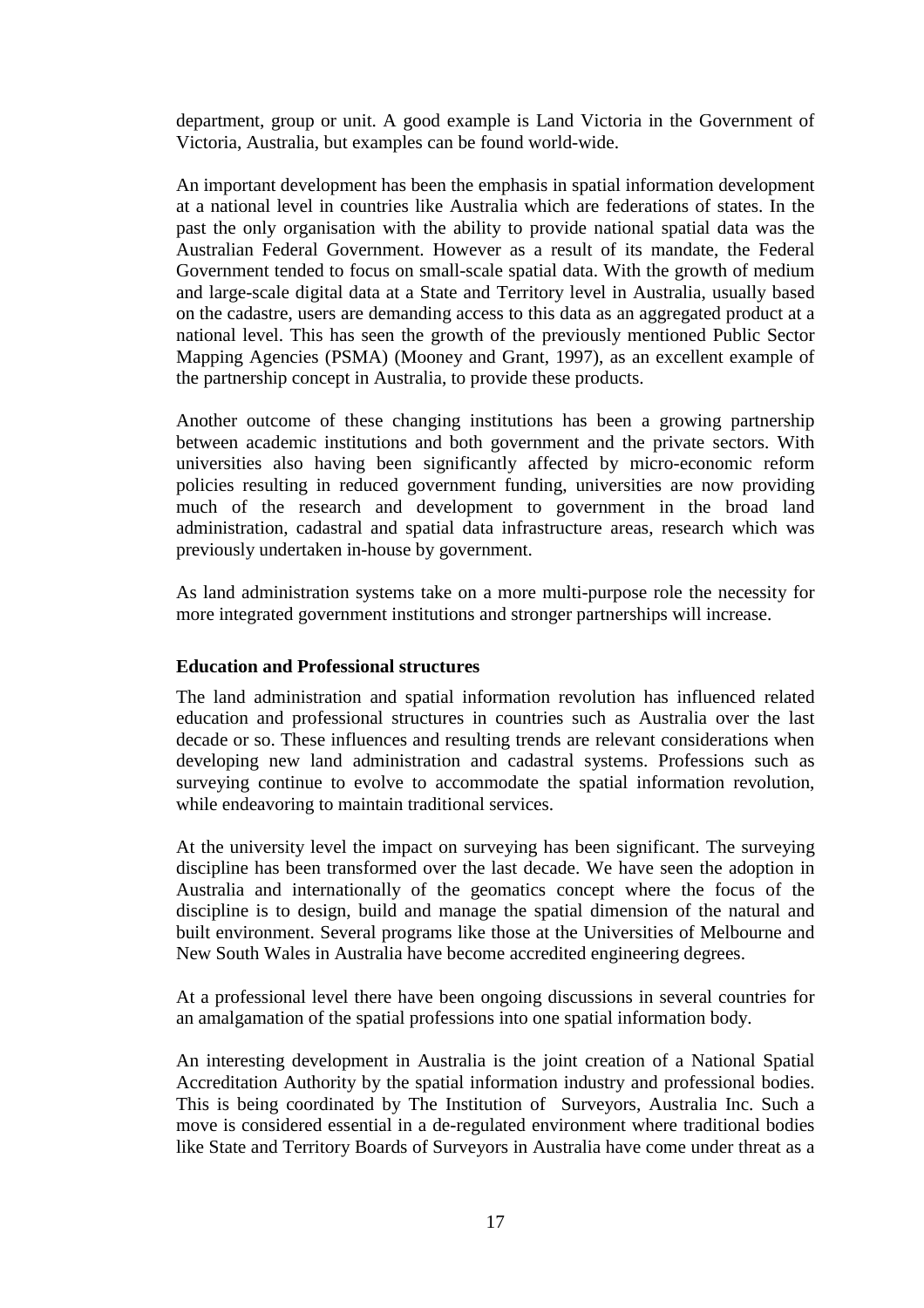result of a national competition policy. At the same time as these developments are occurring, the whole question of the statutory control of spatial data is under review.

These issues should be considered when undertaking reform of land administration and cadastral systems.

## **Benchmarking** *or* **how does a government know if it has a good land administration system?**

As governments are becoming cost conscious and as management practices such as quality assurance and international best practice are impacting on all government services, governments are questioning the efficiency of their land administration and cadastral systems to a greater extent. Simply put, how does a government or jurisdiction know if it has an efficient and effective land administration and cadastral system?

As a result of these trends, there has been research into the approaches and techniques in evaluating the success of these systems. On the one level there has been a lot of work in developing guidelines as to what constitutes a good system or what are the components of a good system. This has included the FIG Statement on the Cadastre, the UNECE MOLA Land Administration Guidelines, the Bogor Declaration on Cadastral Reform and the FIG Cadastre 2014 vision as examples. However none of these documents provided advice on how to evaluate the performance of a system.

While there is still no definitive approach to evaluating land administration and cadastral systems, there has been some work undertaken which is useful.

The first is the work by Commission 7 of the FIG which is responsible for cadastre and land management. Over the period 1994-98 the Commission undertook an international benchmarking exercise of 53 countries or jurisdictions world wide (Steudler *et al.*, 1997). This approach was adopted as the best way to evaluate the performance of cadastral systems. The study collected economic and statistical indicators about the size, activity and efficiency of each cadastral system so that an attempt could be made to crudely standardise the data so that it could be compared. The four-year exercise proved to be problematic since it was difficult to standardise many of the definitions and processes. However after much effort, international goodwill and collaboration some useful data was produced which is still proving of benefit to countries and jurisdictions for evaluating and improving their systems.

Another approach has been explored by Williamson and Fourie (1998) where they adopted rigorous case study methodologies from the social sciences to cadastral reform. Again while this approach does not specifically provide an approach to determining the performance of systems, it does provide a structured approach to evaluating cadastral systems.

Finally the work of Dale (1999) on developing a process to determine the performance of land markets in countries undergoing transition in Eastern and Central Europe is also useful. He has developed a land market model incorporating policy, legal and financial components. Within this framework a qualitative scoring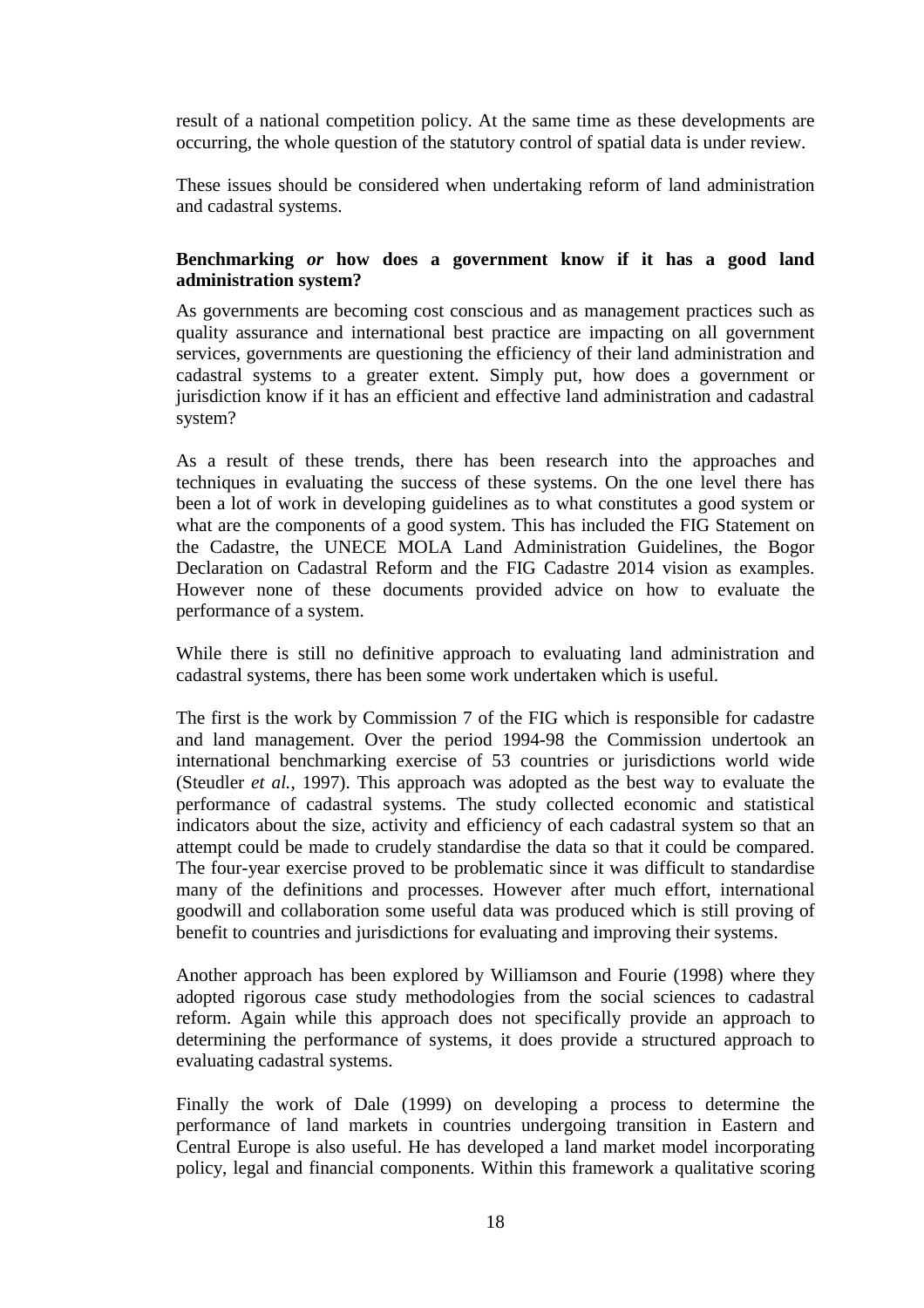system is applied, with the ability to normalise the results. The result is a process to compare the development or efficiency of a land administration or cadastral system from one country to another.

# **CONCLUSION**

In overviewing trends and issues in land administration and cadastral systems, two inter-connected papers have been prepared. The first by Ting and Williamson (1999) describes the humankind-land relationship and the global drivers which are influencing present land administration reforms. It set the scene for this paper which has attempted to look at the issues in re-engineering current land administration and cadastral systems to better meet the needs of the next millennium. The need for a vision based on a broader and more integrated approach is argued. In order for countries or jurisdictions to work towards such a vision a model for re-engineering land administration systems is proposed. The components of the framework are used to review issues and strategies based on the experience of the authors and their colleagues.

In discussing land administration and cadastral reform the paper has described the process leading to the Bathurst Workshop and Melbourne Conference on land tenure and cadastral infrastructures to support sustainable development. It outlines previous work by the UN and the FIG which is used as a basis for the workshop and conference. The two connected papers have attempted to provide a justification for the framework for the UN-FIG Declaration on Land Tenure and Cadastral Infrastructures for Sustainable Development as set out below:

- A future land administration and cadastral vision
- The dynamic relationship of humankind to land
- The role of land in sustainable development
- Tenure systems and land administration
- The interface between land markets, land registration, planning and valuation
- Food, water and land
- Re-engineering cadastral systems
- Recommendations for implementation

The implementation issues outlined in this paper have tried to highlight the complexity and inter-dependency of issues in the area of land administration, cadastral systems and spatial information management. They also highlight their multidisciplinary nature. They have endeavoured to show that any land administration strategy at any level of government must take a broader approach than in the past by recognising a wide range of social, economic and



Figure 9. Developing spatial information management strategies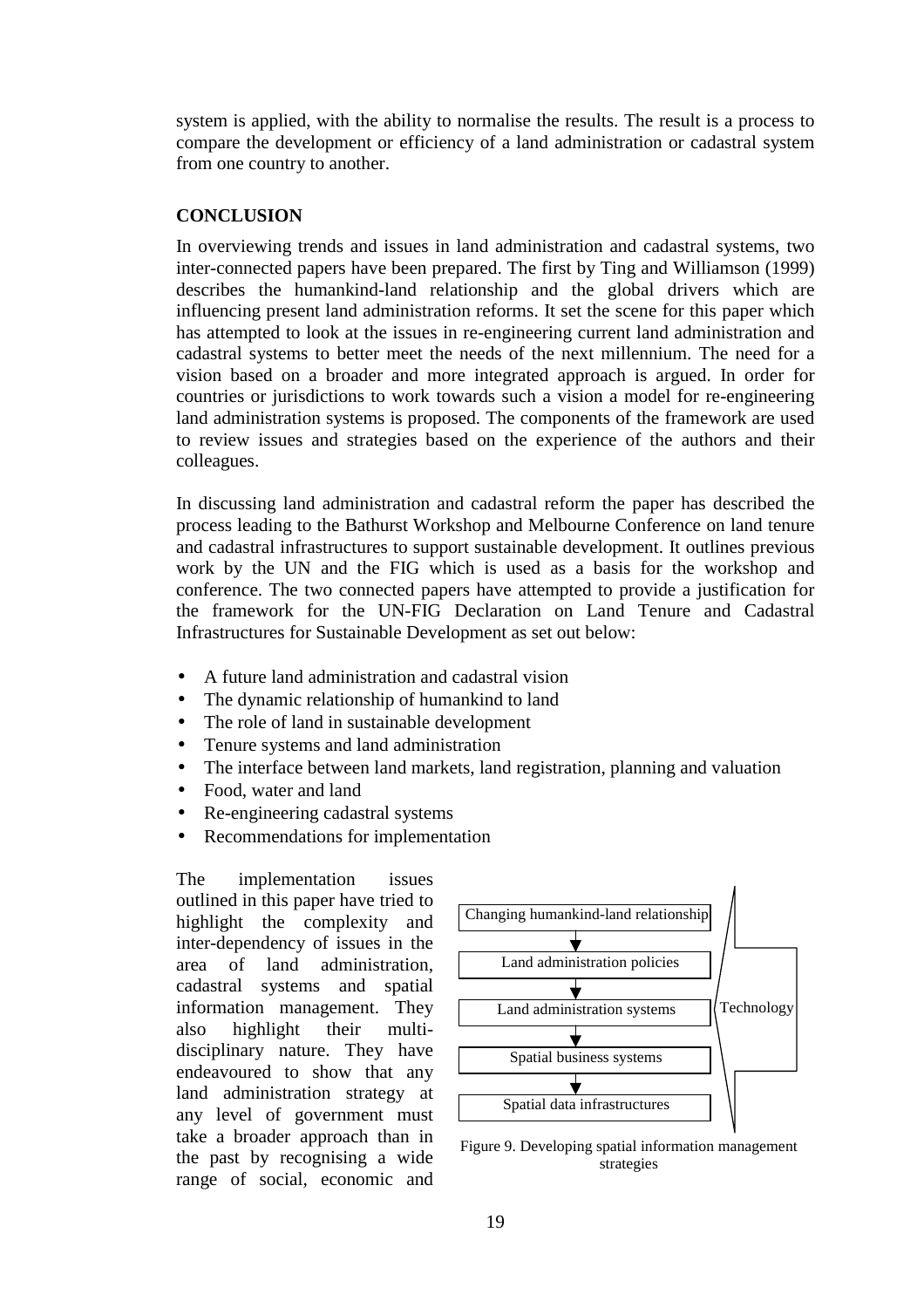land related issues. A key outcome of such strategies is the development of land administration infrastructures and spatial information management strategies.

The development of these spatial information management strategies requires an understanding of the relationship between the changing humankind-land relationship, land administration policies, land administration systems, spatial business systems and spatial data infrastructures, while recognising the impact of technology across these dimensions (Figure 9). In this context, spatial data infrastructures will evolve to accommodate the business needs of land administration decision support systems and multi-purpose cadastres. An emphasis on business needs as distinct from infrastructure needs of spatial information will see a re-engineering of current SDIs as key components of future land administration systems.

In summary, sustainable development will be the focus for the changing humankindland relationship into the next millennium. This will demand sophisticated land administration infrastructures in order to support the necessary decision-making. These in turn will require support from more generic information technologies integrated with spatial information technologies that can process and package data that is of sufficient quality, accuracy, relevance and inter-operability to the decisionmakers. Herein lies the challenge that needs to be tackled in developing the next generation of land administration systems.

### **ACKNOWLDEGEMENT**

The authors gratefully acknowledge the support of Land Victoria (LV) of the Victorian Government, the Land Information Centre (LIC) of the New South Wales Government, the Australian Surveying and Land Information Group (AUSLIG) of the Commonwealth Government and the Australian Research Council (ARC) (Grants C19700324 and C49930403) in supporting the research mentioned in the paper. The authors also acknowledge the assistance provided by their research colleagues Dr Francisco Escobar, Dr Tai On Chan, Wolfgang Effenberg, Malcolm Park, Abbas Rajabifard, Paul Harcombe, Clare Brazenor, Serryn Eagleson and Sam Majid (http://www.geom.unimelb.edu.au/research/SDI research/) at the Department of Geomatics, the University of Melbourne in the preparation of the paper. However, the views expressed in the paper are those of the authors and do not necessarily reflect the views of LV, LIC, AUSLIG or ARC.

#### **REFERENCES**

AUSLIG, (1999) Webpage on Australian Spatial Data Infrastructure Partnerships Program*.* Accessed 1 July 1999. <http://www.auslig.gov.au/pipc/asdi/part.htm>.

Brazenor, C., Ogleby, C.L. and Williamson, I.P. (1999) The Spatial Dimension of Aboriginal Land Tenure. To be presented at *6th South East Asian Surveyors Congress*, Fremantle, 1-6 November 1999.

Car, A., (1997) *Hierarchical Spatial Reasoning: Theoretical Consideration and its Application to Modeling Wayfinding.* PhD thesis, Technical University, Vienna.

Chan, T. O., (1998) *The Dynamics of Diffusion of Corporate GIS*. PhD thesis , The University of Melbourne.

Chan, T. O. and Williamson, I. P., (1996) A model of the decision process for GIS adoption and diffusion in a government environment. In *Proceedings of URISA '96,* (Utah: URISA) pp. 247-260.

Chan, T. O. and Williamson, I. P., (1999a) The different identities of GIS and GIS diffusion. *International Journal of Geographical Information Science*, **13**(3), 267-281.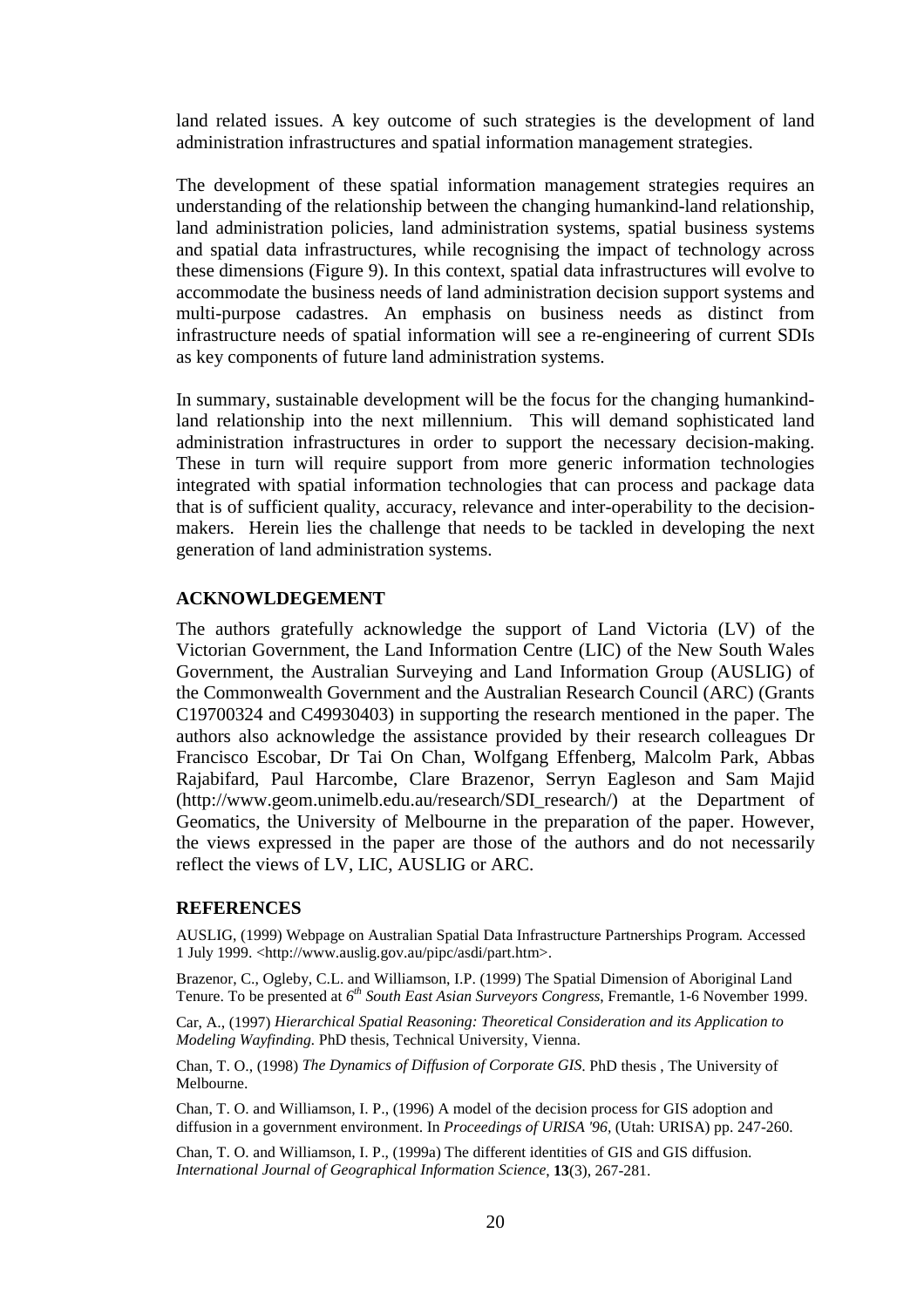Chan, T. O., and Williamson, I. P. (1999b) Spatial data infrastructure management: lessons from corporate GIS development. *Paper presented at AURISA 99,* Blue Mountain, NSW, 22-26 November, 10 pages.

Dale, P.F. (1999) Cadastral and land administration systems in countries in transition. Lecture to the Department of Geomatics, University of Melbourne. Accessed 27 August, 1999 [<http://sunspot.sli.unimelb.edu.au/subjects/451/418/lecture10PPT/ppframe.htm>](http://sunspot.sli.unimelb.edu.au/subjects/451/418/lecture10PPT/ppframe.htm)

Eagleson, S., Escobar, F., and Williamson, I. P., (1999) Spatial Hierarchical Reasoning Applied to Administration Boundary Design Using GIS. To be presented at *6th South East Asian Surveyors Congress*, Fremantle, 1-6 November 1999.

Effenberg, W. W., Enemark, S. and Williamson, I. P. (1999) Framework for Discussion of Digital Spatial Data Flow within Cadastral Systems. *Australian Surveyor,* 44(1).

Falzon, K. and Williamson, I. P. (1998) Digital Lodgement of Cadastral Survey Data in Victoria*. Proceedings of the 39th Australian Surveyors Congress*, Launceston, Tasmania, 8-13 November 1998

Federal Geographic Data Committee (1997) A Strategy for the NSDI. Federal Geographic Data Committee, Reston, VA, 25 March, 1999 <http://www.fgdc.gov/nsdi/strategy/strategy.html>.

FIG (1995) Statement on the Cadastre. International Federation of Surveyors. WWW accessed 5th September, 1999 <http://www.fig7.org.uk/cadastre/statement\_on\_cadastre.html>

Kaufmann, J. (1998) 'Cadastre 2014' – Report of Commission 7 Working Group 7.1, Modern Cadastres. Congress Proceedings, Commission 7, FIG XXI FIG Congress, Brighton 1998. WWW accessed 5th September, 1999 <http://www.fig7.org.uk/Brighton98/proceedings.html>

Kaufmann, J. and Steudler, D. (1998) *Cadastre 2014: A Vision for a Future Cadastral System* (Rheinfall, Switzerland: FIG). WWW accessed 5th September, 1999 < http://www.swisstopo.ch/figwg71/Docs/Cad2014index.htm>

Majid, S. and Williamson, I. P. (1999) Cadastral Systems on the World Wide Web - A Multi-Purpose Vision. *Paper presented at AURISA 99,* Blue Mountain, NSW, 22-26 November, 9 pages.

MOLA (1999) Land Administration Guidelines. Meeting of Officials on Land Administration, UN Economic Commission for Europe. ECE/HBP/96 Sales No. E.96.II.E.7, ISBN 92-1-116644-6. WWW accessed 5th September, 1999 < http://www.sigov.si/mola/Preview/html/projects.html#nas1>

Mooney, J. D. and Grant, D. M. (1997) The Australian Spatial Data Infrastructure. In *Framework of the World*, edited by D. Rhind. (Cambridge: GeoInformation International), pp. 187-201.

Park, M., Ting, L. and Williamson, I.P. (1998) Adverse possession of Torrens land. 72(11) Law Institute Journal 77

Park, M. and Williamson, I.P. (1999a) Australian cadastres: the role of adverse possession of part parcels. *The Australian Surveyor* (forthcoming)

Park, M. and Williamson, I.P. (1999b) The effect of adverse possession to part on a future Australian cadastre. To be presented at *6th South East Asian Surveyors Congress*, Fremantle, 1-6 November 1999.

Phillips, A., Williamson, I. P., and Ezigbalike, I. C. (1998) The Importance of Metadata Engines in Spatial Data Infrastructures*. Proceedings of AURISA '98*, Perth, Western Australia, 23-27 November 1998

Polley, I., Williamson, I. P., and Effenberg, W. W. (1997) Suitability of Internet Technologies for Access, Transmission and Updating Digital Cadastral Databases on the Web*. Proceedings of AURISA 97*, Christchurch, New Zealand, 17-21 November 1997

Polley, I. (1999) *Facilitating the use of Cadastral Data Through the World Wide Web*. MastersThesis, *University of Melbourne*, Melbourne, 124 pp.

Rajabifard, A., Chan, T. O., and Williamson, I. P. (1999) The Nature of Regional Spatial Data Infrastructures. *Paper presented at AURISA 99,* Blue Mountain, NSW, 22-26 November, 10 pages.

Steudler, D., Williamson, I.P., Kaufmann, J. and Grant D.M. (1997) Benchmarking Cadastral Systems. *The Australian Surveyor*, **42**(3), 87-106

Ting, L. and Williamson, I.P. (1999). The dynamic humankind-land relationship and its impact on land administration systems. Proceedings of the joint United Nations and FIG International